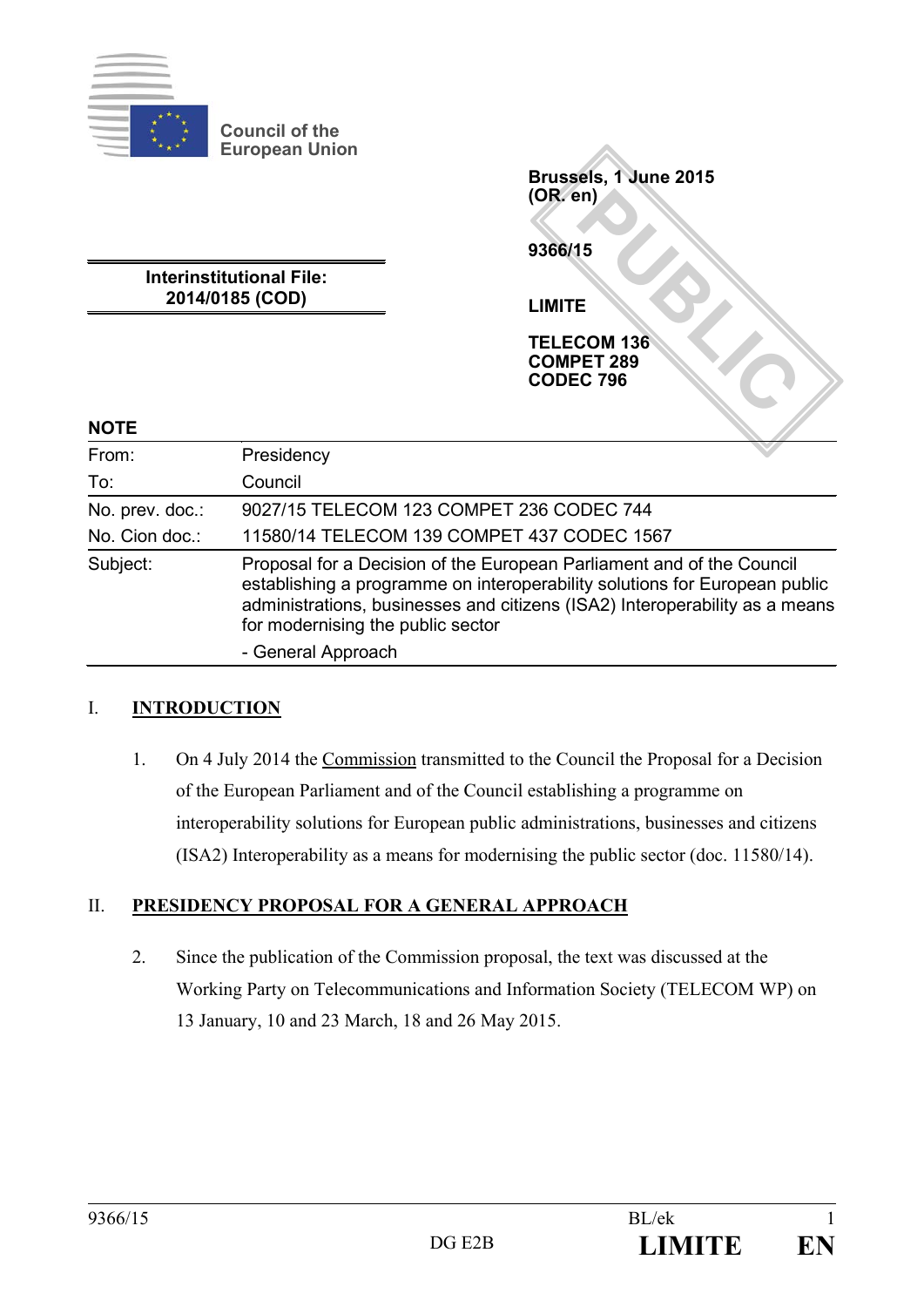- 3. The TELECOM WP on 26 May 2015 examined a Presidency compromise text (9014/15) in view of reaching a general approach at the TTE Council on 12 June 2015. During the meeting, the Presidency announced that it would introduce slight changes in recitals 28 and 33.
- 4. The vast majority of delegations has supported the Presidency compromise proposal.
- 5. Changes compared to the original Commission proposal are indicated by strikethrough, new text is underlined. Please note that this text is identical to the text set out in document 9027/15 presented to Coreper on 29 May 2015.
- 6. The Presidency has submitted to the Permanent Representatives Committee on 29 May 2015 the compromise proposal to be adopted as a general approach by the TTE (Telecommunications) Council on 12 June 2015 and to serve as basis for forthcoming negotiations with the European Parliament aiming at exploring the possibilities for a first-reading agreement.
- 7. The Permanent Representatives Committee has confirmed the agreement reached by the Working Party on the text as set out in the Annex to this Note, and submitted the text as set out in Annex to this note to the TTE (Telecommunications) Council on 12 June with a view to reaching a general approach on this proposal.

## III. **CONCLUSION**

8. On that basis the Council at its meeting on 12 June 2015 is invited to adopt the General Approach on this proposal as it stands in the Annex to the present note.

 $\frac{1}{2}$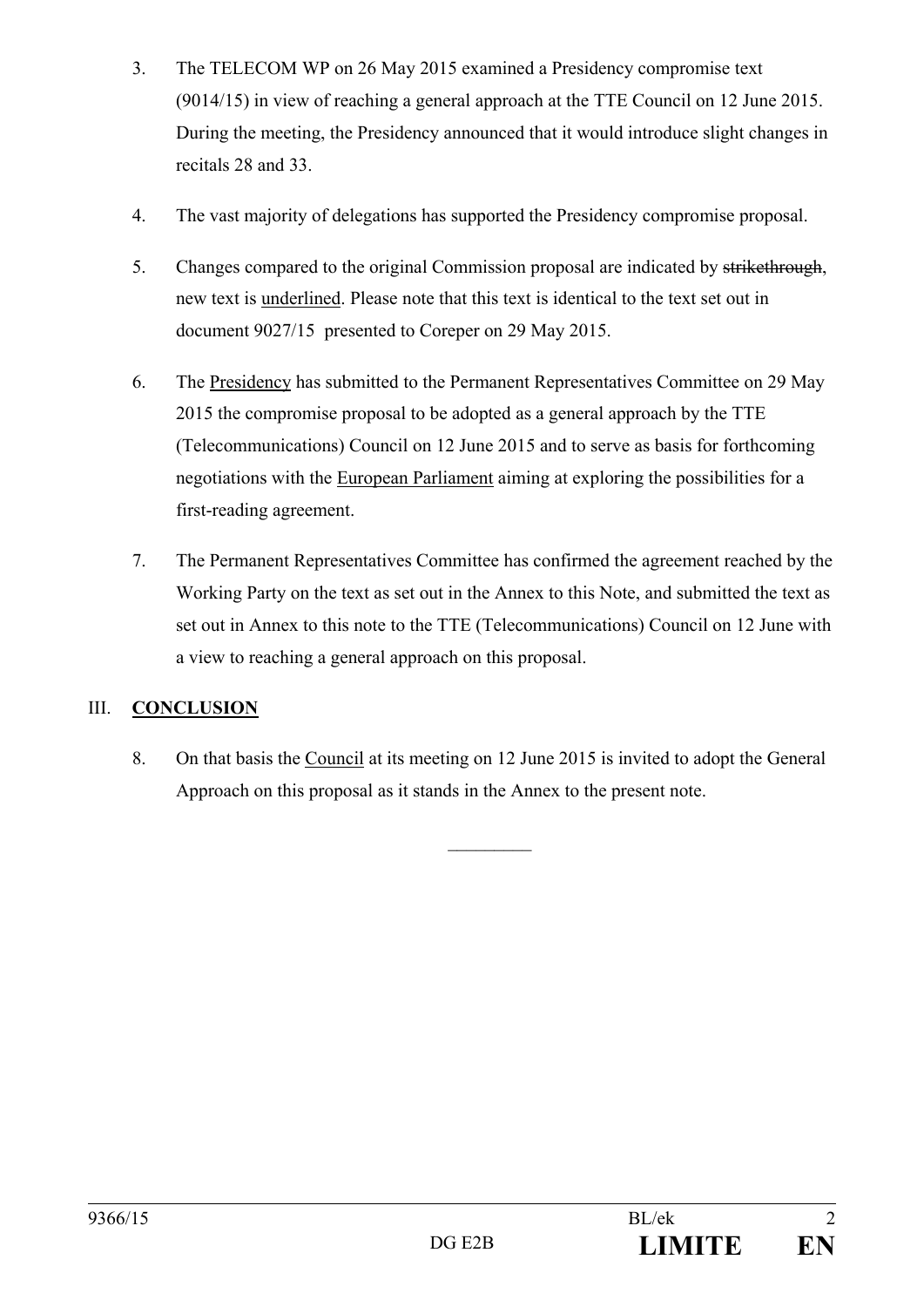## Proposal for a

## **DECISION OF THE EUROPEAN PARLIAMENT AND OF THE COUNCIL**

## **establishing a programme on interoperability solutions for European public administrations,**  businesses and citizens (ISA<sup>2</sup>)

## **Interoperability as a means for modernising the public sector**

(Text with EEA relevance)

## THE EUROPEAN PARLIAMENT AND THE COUNCIL OF THE EUROPEAN UNION,

Having regard to the Treaty on the Functioning of the European Union, and in particular Article 172 thereof,

Having regard to the proposal from the European Commission,

After transmission of the draft legislative act to the national parliaments,

Having regard to the opinion of the European Economic and Social Committee**[1](#page-2-0)** ,

Having regard to the opinion of the Committee of the Regions<sup>[2](#page-2-1)</sup>,

Acting in accordance with the ordinary legislative procedure,

Whereas:

(1) In a series of Ministerial Declarations (in Manchester on 24 November 2005, Lisbon on 19 September 2007, Malmö on 18 November 2009 and [Granada](http://www.eu2010.es/export/sites/presidencia/comun/descargas/Ministerios/en_declaracion_granada.pdf) on 19 April 2010), ministers invited the Commission to facilitate cooperation among Member States by implementing cross-border and cross-sector interoperability solutions that will enable more efficient and secure public services. Moreover, Member States recognised that better public services need to be delivered with fewer resources, and that the potential of e-Government can be boosted by promoting a culture of collaboration and improving the conditions for interoperability in European public administrations.

<span id="page-2-0"></span> $\frac{1}{2}$  OJ C, , p.

<span id="page-2-1"></span>**<sup>2</sup>** OJ C , , p. .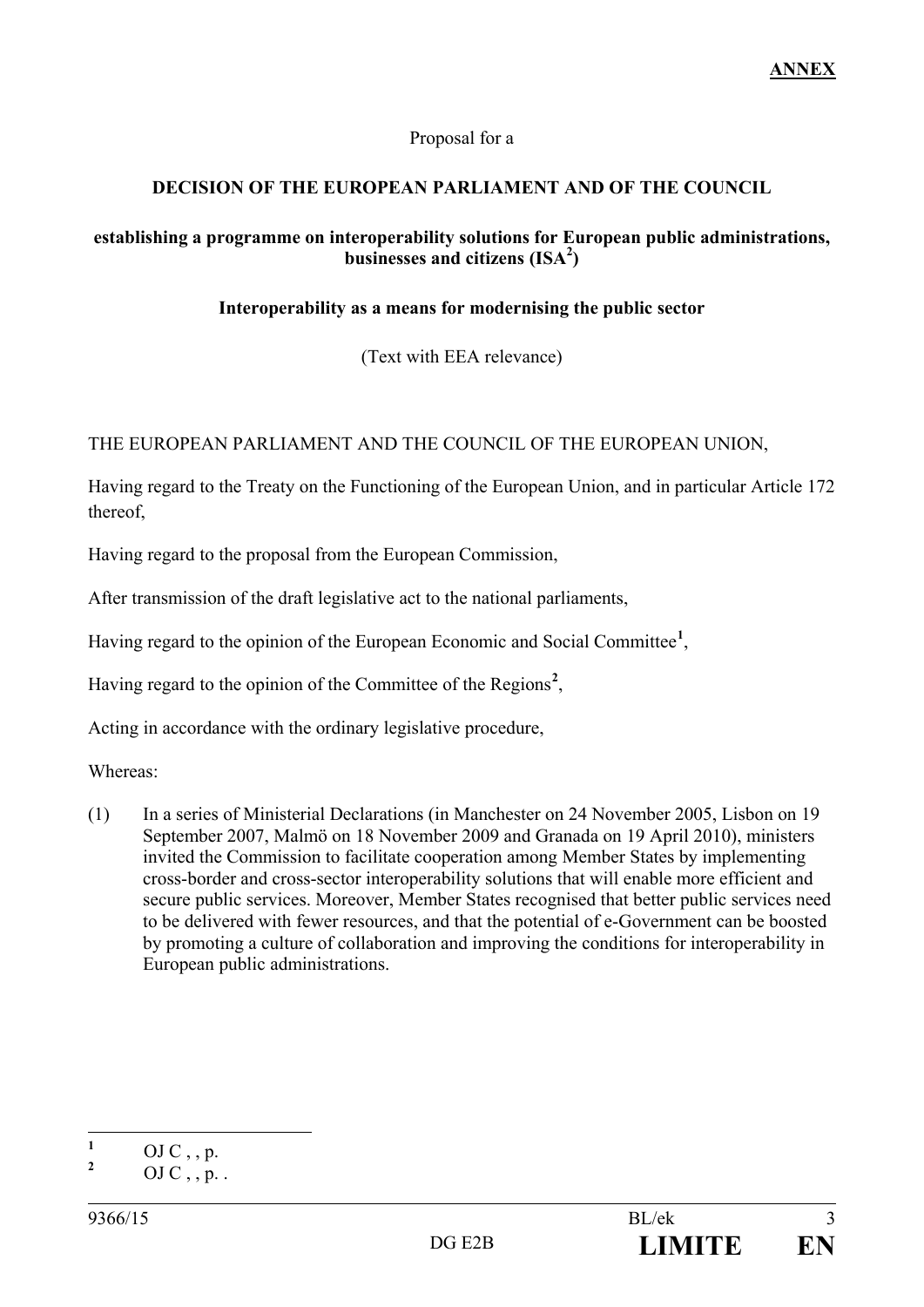- (2) In its Communication of 19 May 2010 to the European Parliament, the Council, the European Economic and Social Committee and the Committee of the Regions on *A Digital*  Agenda for Europe<sup>[3](#page-3-0)</sup> (DAE), one of the flagship initiatives of its Europe 2020 Strategy<sup>[4](#page-3-1)</sup>, the Commission stressed that interoperability is essential to maximise the social and economic potential of ICT and that, consequently, the Digital Agenda can take off only if interoperability is ensured.
- (3) In its [Communication of 16 December 2010 to the European Parliament, the Council, the](http://eur-lex.europa.eu/LexUriServ/LexUriServ.do?uri=COM:2010:0744:FIN:EN:PDF)  [European Economic and Social Committee and the Committee of the Regions](http://eur-lex.europa.eu/LexUriServ/LexUriServ.do?uri=COM:2010:0744:FIN:EN:PDF) *Towards [interoperability for European public services](http://eur-lex.europa.eu/LexUriServ/LexUriServ.do?uri=COM:2010:0744:FIN:EN:PDF)***[5](#page-3-2)** , the Commission introduced the European Interoperability Strategy (EIS) and the European Interoperability Framework (EIF).
- (4) At Union level, interoperability facilitates successful implementation of policies. The following policies in particular rely on interoperability for their effective and efficient implementation:
- (5) In the area of the internal market, Directive 2006/123/EC of the European Parliament and of the Council**[6](#page-3-3)** requires Member States to offer service providers the possibility of completing electronically and across borders all procedures and formalities needed to provide a service outside their home country.
- (6) In the area of company law, Directive 2012/17/EU**[7](#page-3-4)** requires the interoperability of Member States' central, commercial and companies registers via a central platform. The interconnection of company registers will ensure cross-border exchange of information between registers and will facilitate EU-level access for citizens and businesses to data on companies, thus improving legal certainty in the business environment in Europe.
- (7) In the area of environment, Directive 2007/2/EC of the European Parliament and of the Council**[8](#page-3-5)** requires the adoption of common implementing rules laying down technical interoperability arrangements. In particular, that Directive requires national infrastructures to be adapted to ensure that spatial data and services are interoperable and accessible across borders in the Union.

<span id="page-3-0"></span><sup>&</sup>lt;sup>3</sup> COM(2010) 245.

<span id="page-3-1"></span> $^{4}$  COM(2010) 2020.

<span id="page-3-2"></span> $\frac{5}{6}$  COM(2010) 744.

<span id="page-3-3"></span>**<sup>6</sup>** Directive 2006/123/EC of the European Parliament and of the Council of 12 December 2006 on services in the internal market. OJ L 376, 27.12.2006, p. 36.

<span id="page-3-4"></span><sup>&</sup>lt;sup>7</sup> Directive 2012/17/EU of the European Parliament and of the Council of 13 June 2012 amending Council Directive 89/666/EEC and Directives 2005/56/EC and 2009/101/EC of the European Parliament and of the Council as regards the interconnection of central,

<span id="page-3-5"></span>commercial and companies registers. **<sup>8</sup>** Directive 2007/2/EC of the European Parliament and of the Council of 14 March 2007 establishing an Infrastructure for Spatial Information in the European Community (INSPIRE). OJ L 108, 25.4.2007, p. 1.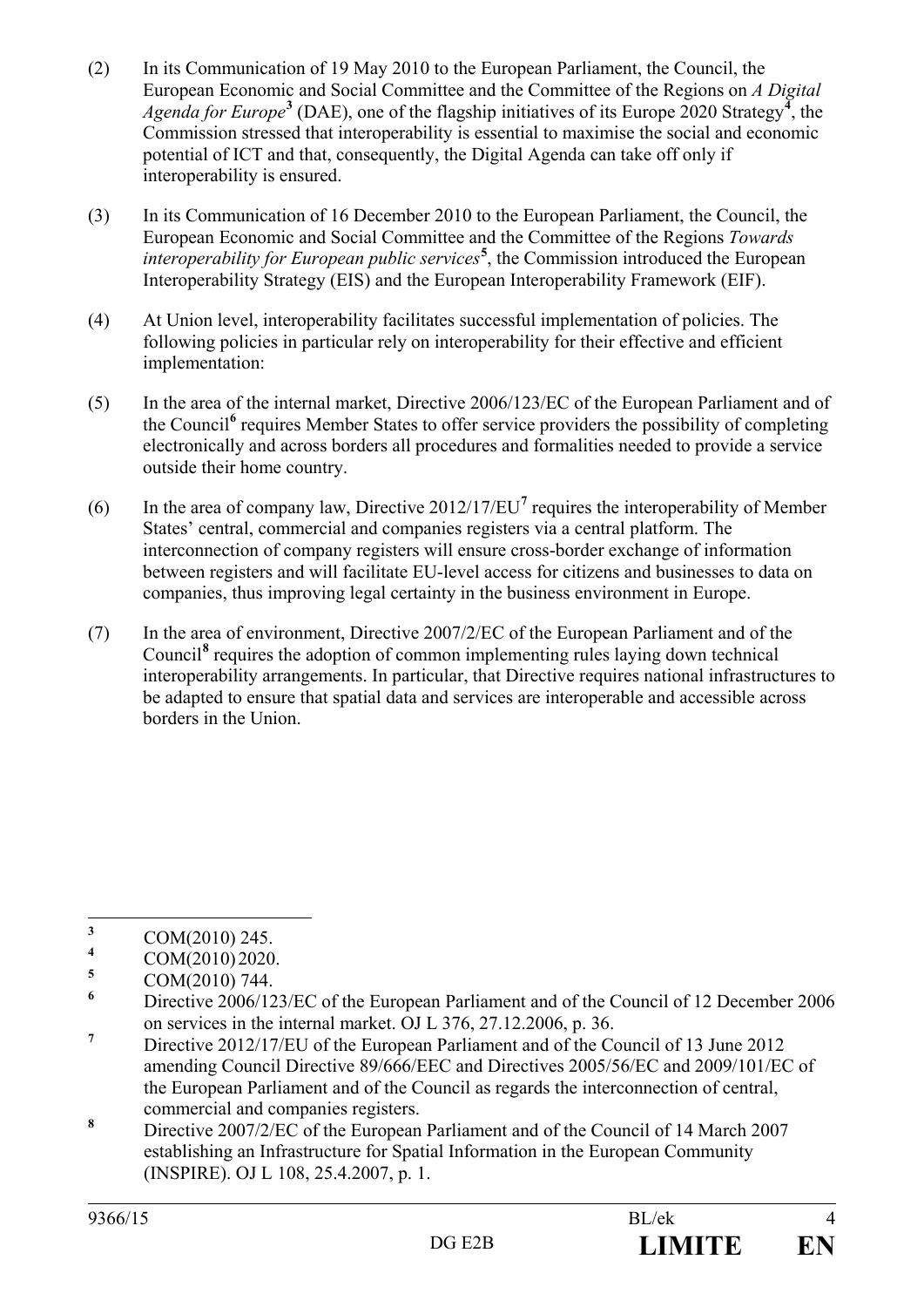- (8) In the area of home affairs and justice, enhanced interoperability among European databases is the basis of the Visa Information System (VIS)<sup>[9](#page-4-0)</sup>, the Schengen Information System II (SIS II)**[10](#page-4-1)**, the European Dactyloscopy system (Eurodac)**[11](#page-4-2)** and the e-Justice portal**[12](#page-4-3)**. Furthermore, on 24 September 2012, the Council adopted conclusions calling for the introduction of the European Legislation Identifier (ELI) and highlighting the need for interoperable searching and exchange of legal information published in national official journals and legal gazettes, through the use of unique identifiers and structured metadata.
- (9) Interoperability has been a key factor to success in the area of Customs, Taxation and excise duties, in operating trans-European ICT systems spanning all Member States supporting interoperable business services funded by the Fiscalis 2013 and Customs 2013 programmes, implemented and operated by the Commission and national administrations. Assets created under Fiscalis 2013 and Customs 2013 programmes are available for sharing and re-use from other policy areas.
- (10) In the area of health, Directive 2011/24/EU**[13](#page-4-4)** provides rules for facilitating access to safe, high-quality cross-border healthcare. Specifically, the Directive established the eHealth Network to address the interoperability challenge between electronic health systems. The Network can adopt guidelines on the minimum data set to be exchanged across borders in case of unplanned and emergency care and on ePrescription services across national borders.
- (11) In the area of European funds, Article 122 of Regulation (EU) No 1303/2013 of the European Parliament and of the Council<sup>[14](#page-4-5)</sup> requires all exchanges of information between beneficiaries and managing authorities, certifying authorities, audit authorities and intermediate bodies to be carried out by means of electronic data-exchange systems. These systems are to facilitate interoperability with national and Union frameworks and allow beneficiaries to submit all requisite information only once.

<span id="page-4-0"></span>**<sup>9</sup>** Regulation (EC) No 767/2008 of the European Parliament and of the Council of 9 July 2008 concerning the Visa Information System (VIS) and the exchange of data between Member States on short-stay visas (VIS Regulation). OJ L 218, 13.8.2008, p. 60–81.

<span id="page-4-1"></span><sup>&</sup>lt;sup>10</sup> Regulation (EC) No 1987/2006 of the European Parliament and of the Council of 20 December 2006 on the establishment, operation and use of the second-generation Schengen

<span id="page-4-2"></span>Information System (SIS II). OJ L 381, 28.12.2006, p. 4–23.<br>
Council Regulation No 2725/2000 of 11 December 2000 concerning the establishment of 'Eurodac' for the comparison of fingerprints for the effective application of the Dublin Convention. OJ L 316, 15.12.2000, p. 1–10.

<span id="page-4-3"></span><sup>&</sup>lt;sup>12</sup> [https://e-justice.europa.eu](https://e-justice.europa.eu/)

<span id="page-4-4"></span>**<sup>13</sup>** Directive 2011/24/EU of the European Parliament and of the Council of 9 March 2011 on the application of patients' rights in cross-border healthcare. OJ L 88, 4.4.2011, p. 45-65.

<span id="page-4-5"></span><sup>&</sup>lt;sup>14</sup> Regulation (EU) No 1303/2013 of the European Parliament and of the Council of 17 December 2013 laying down common provisions on the European Regional Development Fund, the European Social Fund, the Cohesion Fund, the European Agricultural Fund for Rural Development and the European Maritime and Fisheries Fund and laying down general provisions on the European Regional Development Fund, the European Social Fund, the Cohesion Fund and the European Maritime and Fisheries Fund and repealing Council Regulation (EC) No 1083/2006 . OJ L 347, 20.12.2013, p. 320.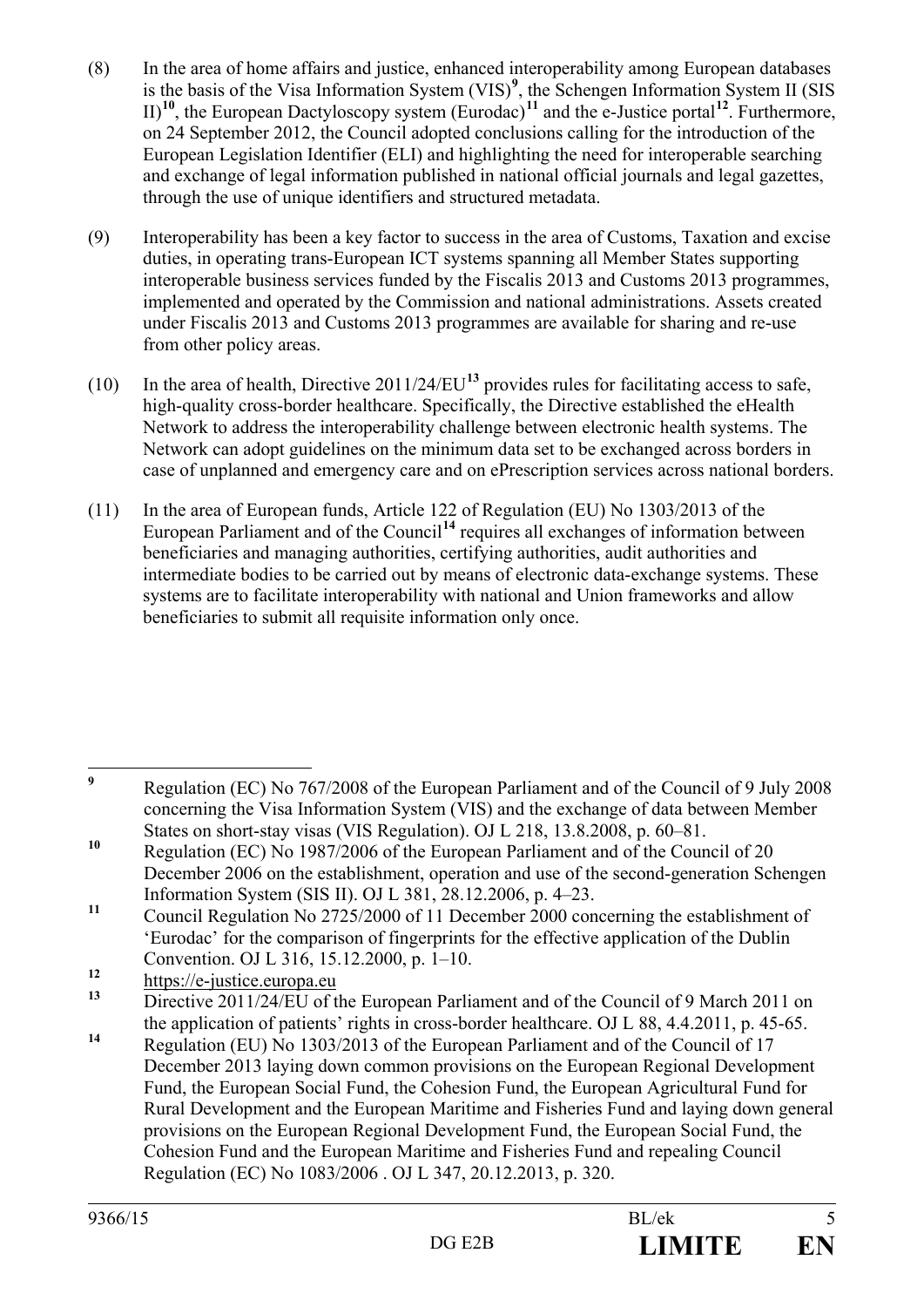- (12) In the area of public sector information, Directive 2013/37/EU of the European Parliament and of the Council**[15](#page-5-0)** stresses that public sector bodies should, where possible and appropriate, make documents available through open and machine-readable formats together with their metadata, at the best level of precision and granularity, in a format that ensures interoperability, re-use and accessibility.
- (13) In the area of electronic identity identification, the proposal of the Commission of 4 June 2012 for a Regulation (EU) 910/2014 of the European Parliament and of the Council on electronic identification and trust services for electronic transactions in the internal market and repealing Directive 1999/93/EC<sup>[16](#page-5-1)</sup> highlights the need for the Union to provides ereate an enabling for the establishment of the interoperability framework for the purposes of the interoperability of electronic identification schemes. framework to address cross-border interoperability and to improve the coordination of national supervision schemes on Unionwide accepted electronic identification and electronic authentication.
- (14) In the area of ICT standardisation, Regulation (EU) No 1025/2012 of the European Parliament and of the Council<sup>[17](#page-5-2)</sup> refers to interoperability as an essential outcome of standardisation.
- (15) In the area of research and innovation, Regulation (EU) No 1291/2013 of the European Parliament and of the Council, establishing Horizon 2020**[18](#page-5-3)**, clearly mentions that interoperable solutions and standards in ICT are key enablers for the partnering of industries at Union level. Collaboration around common, open-technology platforms with spill-over and leverage effects will allow a wide range of stakeholders to benefit from new developments and create further innovations.

<span id="page-5-0"></span>**<sup>15</sup>** Directive 2013/37/EU of the European Parliament and of the Council of 26 June 2013 amending Directive 2003/98/EC on the re-use of public sector information. OJ L 175, 27.6.2013, p. 1.

<span id="page-5-1"></span><sup>16</sup> COM(2012) 238. OJ C [..], [..], p.[..] OJ L 257, 28.8.2014, p. 73–114.

<span id="page-5-2"></span>**<sup>17</sup>** Regulation (EU) No 1025/2012 of the European Parliament and of the Council of 25 October 2012 on European standardisation, amending Council Directives 89/686/EEC and 93/15/EEC and Directives 94/9/EC, 94/25/EC, 95/16/EC, 97/23/EC, 98/34/EC, 2004/22/EC, 2007/23/EC, 2009/23/EC and 2009/105/EC of the European Parliament and of the Council and repealing Council Decision 87/95/EEC and Decision No 1673/2006/EC of the European Parliament and of the Council. OJ L 316, 14.11.2012, p. 12.

<span id="page-5-3"></span>**<sup>18</sup>** Regulation (EU) No 1291/2013 of the European Parliament and of the Council of 11 December 2013 establishing Horizon 2020 — the Framework Programme for Research and Innovation 2014-2020 and repealing Decision No 1982/2006/EC. OJ L 347, 20.12.2013, p. 104.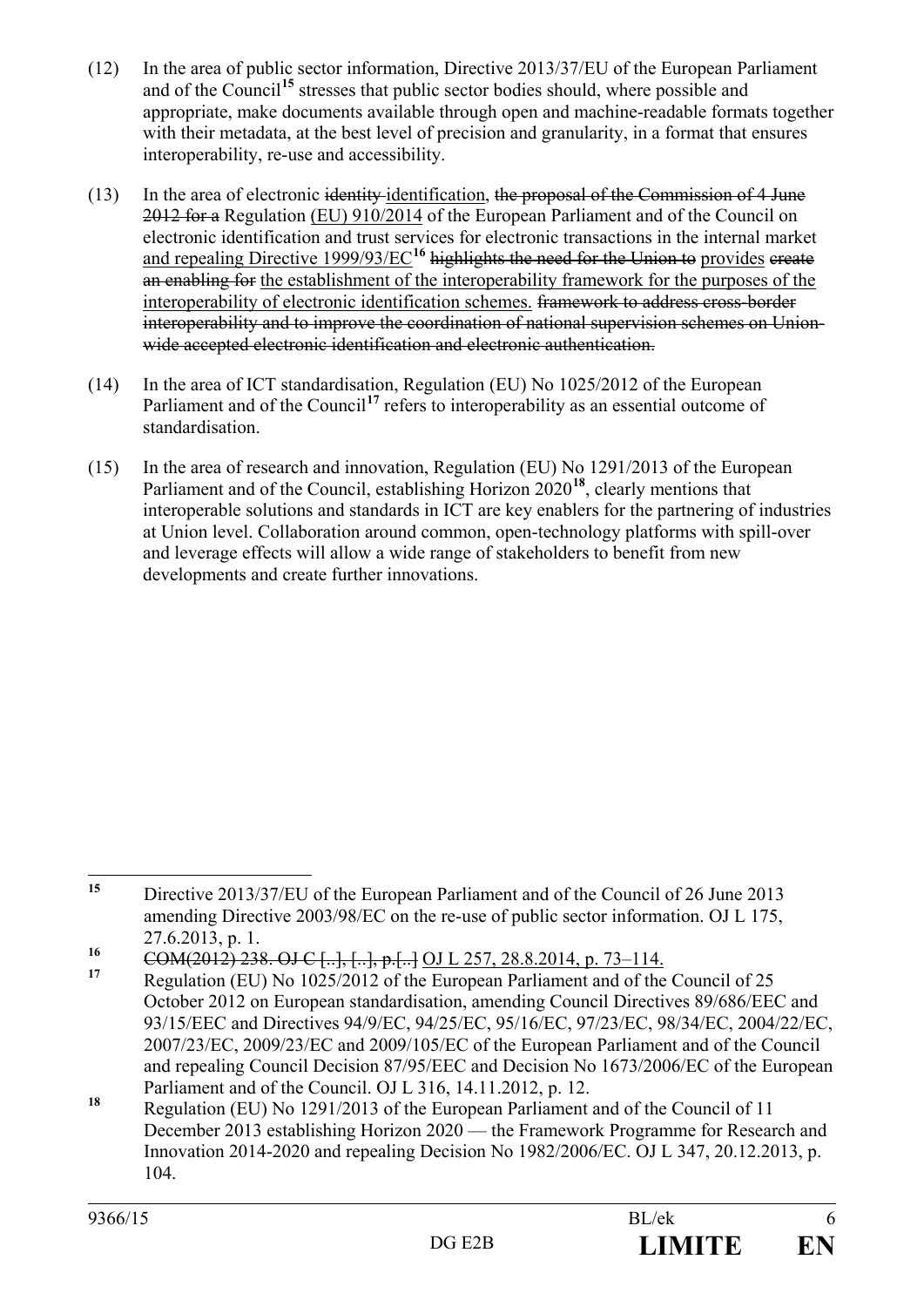- (16) In public procurement, Directives  $2014/25/EU^{19}$  $2014/25/EU^{19}$  $2014/25/EU^{19}$ ,  $2014/24/EU^{20}$  $2014/24/EU^{20}$  and  $2014/23/EU^{21}$  $2014/23/EU^{21}$  $2014/23/EU^{21}$  of the European Parliament and of the Council of 28 March 2014 require Member States to implement electronic procurement. They state that the tools and devices to be used for communicating by electronic means, as well as their technical characteristics, must be interoperable with the information and communication technology products in general use. Moreover, Directive 2014/55/EU<sup>[22](#page-6-3)</sup> on electronic invoicing in public procurement adopted by the Parliament on 11 March 2014 concerns the development of a European standard for electronic invoicing in public procurement to ensure interoperability between electronic invoicing systems across the EU.
- (17) Interoperability is also a fundamental element of the Connecting Europe Facility (CEF) established by Regulation (EU) No 1316/2013 of the European Parliament and the Council**[23](#page-6-4)** in the area of broadband infrastructure and services. The Regulation 2014/283/EU<sup>[24](#page-6-5)</sup> on guidelines for trans-European networks in the area of telecommunications infrastructure explicitly mentions that an operational priority for the CEF to achieve its objectives is the interoperability, connectivity, sustainable deployment, operation and upgrading of trans-European digital service infrastructures as well as their coordination at Union level.
- (18) At political level, the Council has repeatedly called for even greater interoperability in Europe and for continued efforts to modernise European public administrations. In particular, Oon 24 and 25 October 2013, the European Council adopted conclusions stressing that the modernisation of public administrations should continue through the swift implementation of services such as e-government, e-health, e-invoicing and e-procurement, which rely on interoperability.
- (19) A single sector interoperability perspective is associated with the risk that the adoption of different or incompatible solutions at national or sectoral levels will throw up new e-barriers that impede the proper functioning of the internal market and the associated freedoms of movement, and undermine the openness and competitiveness of markets and the delivery of services of general interest to citizens and enterprises. In order to mitigate this risk, Member States and the Union should step up joint efforts to avoid market fragmentation and ensure cross-border or cross-sector interoperability in the implementation of legislation, while reducing administrative burdens and costs, and promote commonly agreed ICT solutions, while ensuring appropriate governance.

<span id="page-6-0"></span>**<sup>19</sup>** Directive 2014/25/EU of the European Parliament and of the Council of 26 February 2014 on procurement by entities operating in the water, energy, transport and postal services sectors and repealing Directive 2004/17/EC. OJ L 94, 28.3.2014, p243.

<span id="page-6-1"></span><sup>&</sup>lt;sup>20</sup> Directive 2014/24/EU of the European Parliament and of the Council of 26 February 2014 on public procurement and repealing Directive 2004/18/EC. OJ L 94, 28.3/.014, p65-242.

<span id="page-6-2"></span><sup>&</sup>lt;sup>21</sup> Directive 2014/23/EU of the European Parliament and of the Council of 26 February 2014 on the award of concession contracts. OJ L 94, 28.3.2014, p1-64.

<span id="page-6-3"></span><sup>&</sup>lt;sup>22</sup> Directive 2014/55/EU of the European Parliament and of the Council of 16 April 2014 on electronic invoicing in public procurement. OJ L 133, 6.5.2014, p. 1.

<span id="page-6-4"></span><sup>&</sup>lt;sup>23</sup> Regulation (EU) No 1316/2013/EU of the European Parliament and of the Council of 11 December 2013 establishing the Connecting Europe Facility, amending Regulation (EU) No 913/2010 and repealing Regulations (EC) No 680/2007 and (EC) No 67/2010. OJ L 348, 20.12.2013, p. 129.

<span id="page-6-5"></span><sup>&</sup>lt;sup>24</sup> Regulation (EU) No 283/2014 of the European Parliament and of the Council of 11 March 2014 on guidelines for trans-European networks in the area of telecommunications infrastructure and repealing Decision No 1336/97/EC. OJ L 86, 21.3.2014, p.14.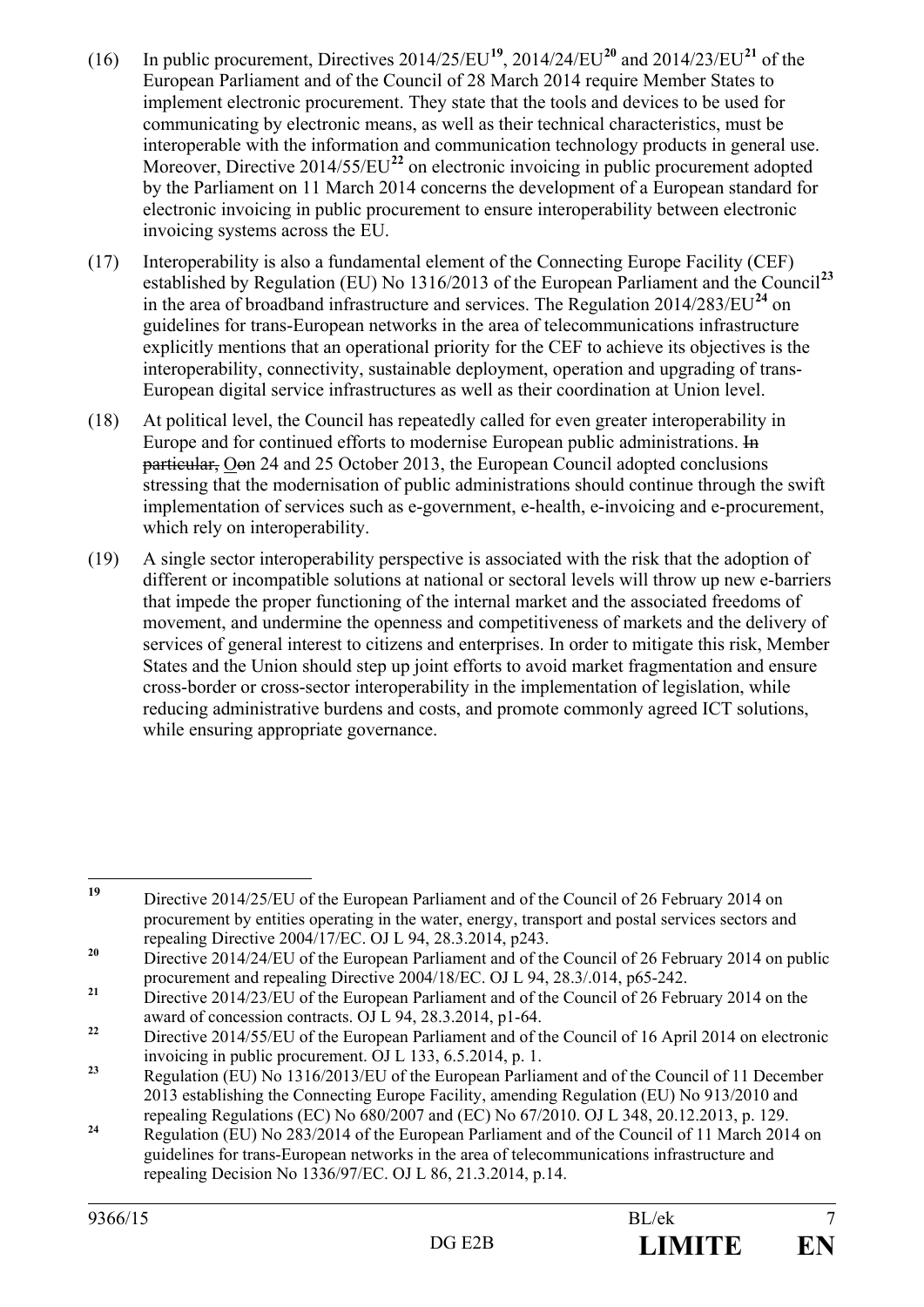- (20) Several successive programmes have sought to ensure the coherent development and implementation of global and sectoral interoperability strategies, legal frameworks, guidelines, services and tools to address requirements under Union-wide policies, such as:
	- **–** the IDA Programme (1999-2004) set up by Decision 1719/1999/EC of the European Parliament and of the Council<sup>[25](#page-7-0)</sup> and by Decision No 1720/1999/EC of the European Parliament and of the Council**[26](#page-7-1)**,
	- **–** the IDABC Programme (2005-09) set up by Decision 2004/387/EC e-Government**[27](#page-7-2)**; and the
	- **–** the ISA Programme (2010-15) set up by Decision No 922/2009/EC of the European Parliament and of the Council**[28](#page-7-3)**.
- (21) Activities under the IDA, IDABC and ISA Programmes have made important contributions to ensuring interoperability in the electronic exchange of information between public administrations of the Union. In its *Resolution on a competitive digital single market — e-Government as a spearhead* (3 April 2012)**[29](#page-7-4)**, the European Parliament recognised the contribution of the ISA Programme and its overarching role in defining, promoting and supporting the implementation of interoperability solutions and frameworks for European public administrations, achieving synergies, promoting the re-use of solutions and translating their interoperability requirements into specifications and standards for digital services.

<span id="page-7-0"></span><sup>&</sup>lt;sup>25</sup> Decision 1719/1999/EC of the European Parliament and of the Council of 12 July 1999 on a series of guidelines, including the identification of projects of common interest, for trans-European networks for the electronic interchange of data between administrations (IDA). OJ L 203, 3.8.1999, p. 1.

<span id="page-7-1"></span><sup>&</sup>lt;sup>26</sup> Decision 1720/1999.EC of the European Parliament and the Council of 12 July 1999 a series of actions and measures in order to ensure interoperability of and access to trans-European networks for the electronic interchange of data between administrations (IDA). OJ L 203,

<span id="page-7-2"></span><sup>3.8.1999,</sup> p. 9. **<sup>27</sup>** Decision 2004/387/EC of the European Parliament and of the Council of 21 April 2004 on interoperable delivery of pan-European eGovernment services to public administrations, businesses and citizens. OJ L 144, 30.4.2004, p. 62 and OJ L 181, 18.5.2004, p. 25 (Corrigendum).

<span id="page-7-3"></span>**<sup>28</sup>** Decision No 922/2009/EC of the European Parliament and of the Council of 16 September 2009 on interoperability solutions for European public administrations (ISA). OJ L 260, 3.10.2009, p. 20.

<span id="page-7-4"></span>**<sup>29</sup>** Document A7-0083/2012.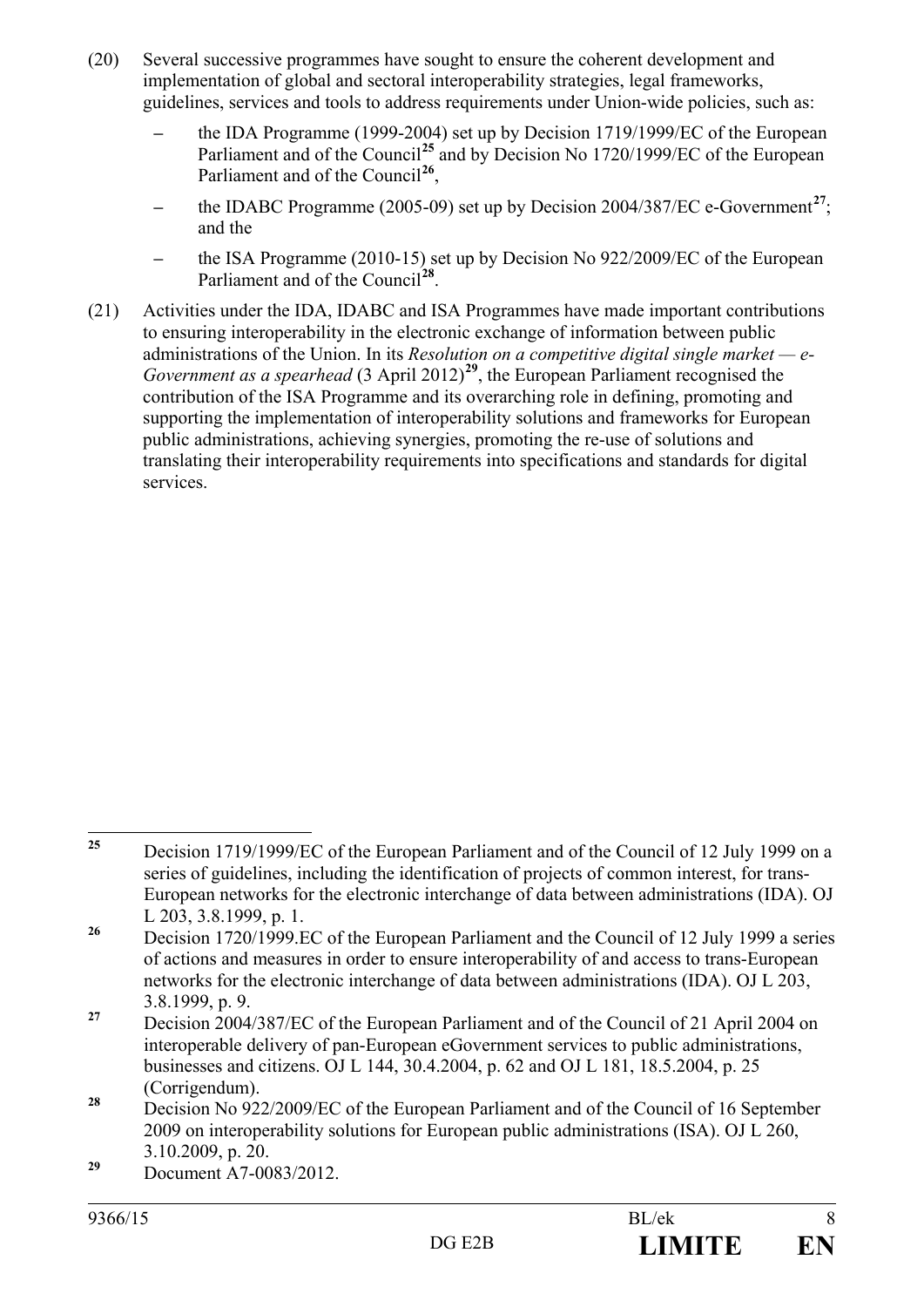- (22) With Decision No 922/2009/EC ceasing to apply on 31 December 2015, a new Union Programme on interoperability solutions for European public administrations, businesses and citizens  $(ISA^2)$  is needed in order to develop, maintain and promote a holistic approach towards interoperability in order to eliminate fragmentation in the interoperability landscape in Union, to facilitate efficient and effective electronic cross-border or cross-sector interaction between European public administrations and between them and citizens and businesses, to identify, create and operate interoperability solutions supporting the implementation of Union policies and activities, and to facilitate the reuse of interoperability solutions by European public administrations. map and analyse the overall interoperability landscape in Europe and avoid its fragmentation. The Programme will enable, support and promote a holistic approach to the collection, assessment, development, establishment, industrialisation, operation, improvement and maintenance of interoperability solutions, including solutions that facilitate the re-use of data as well as its exchange, in support of European public administrations' cross-border or cross-sector interactions with each other and with enterprises and citizens. Finally, the Programme will promote the re-usability, integration and convergence of existing solutions, including those derived from other Union policy areas.
- (23) Solutions established or operated under the present  $ISA<sup>2</sup>$  Programme should, as far as possible, form part of a consistent environment of services facilitating interaction between European public administrations, enterprises and citizens, and ensuring, facilitating and enabling cross-border or cross-sector interoperability.
- (24) Citizens and enterprises businesses, as end users, should also benefit from common, reusable and interoperable front-office services resulting from better integration of processes and exchange of data through the European public administrations' back-offices.
- (25) The ISA<sup>2</sup> Programme should be an instrument for the modernisation of European public administrations.
- (26) Interoperability is directly connected with, and dependent on the use of, standards and common specifications. The  $ISA<sup>2</sup>$  Programme should promote and, where appropriate, support the partial or full standardisation of existing interoperability solutions. This should be achieved in cooperation with other standardisation activities at Union level, European standardisation organisations and other international standardisation organisations.
- (27) The modernisation of public administrations is one of the key priorities for successful implementation of the Europe 2020 Strategy and the Digital Single Market (DSM). In this context, the Annual Growth Surveys published by the Commission in 2011, 2012 and 2013 show that the quality of European public administrations has a direct impact on the economic environment and is therefore crucial to stimulating productivity, competitiveness and growth. This is clearly reflected in the country-specific recommendations, which call for specific action aimed at public administration reform.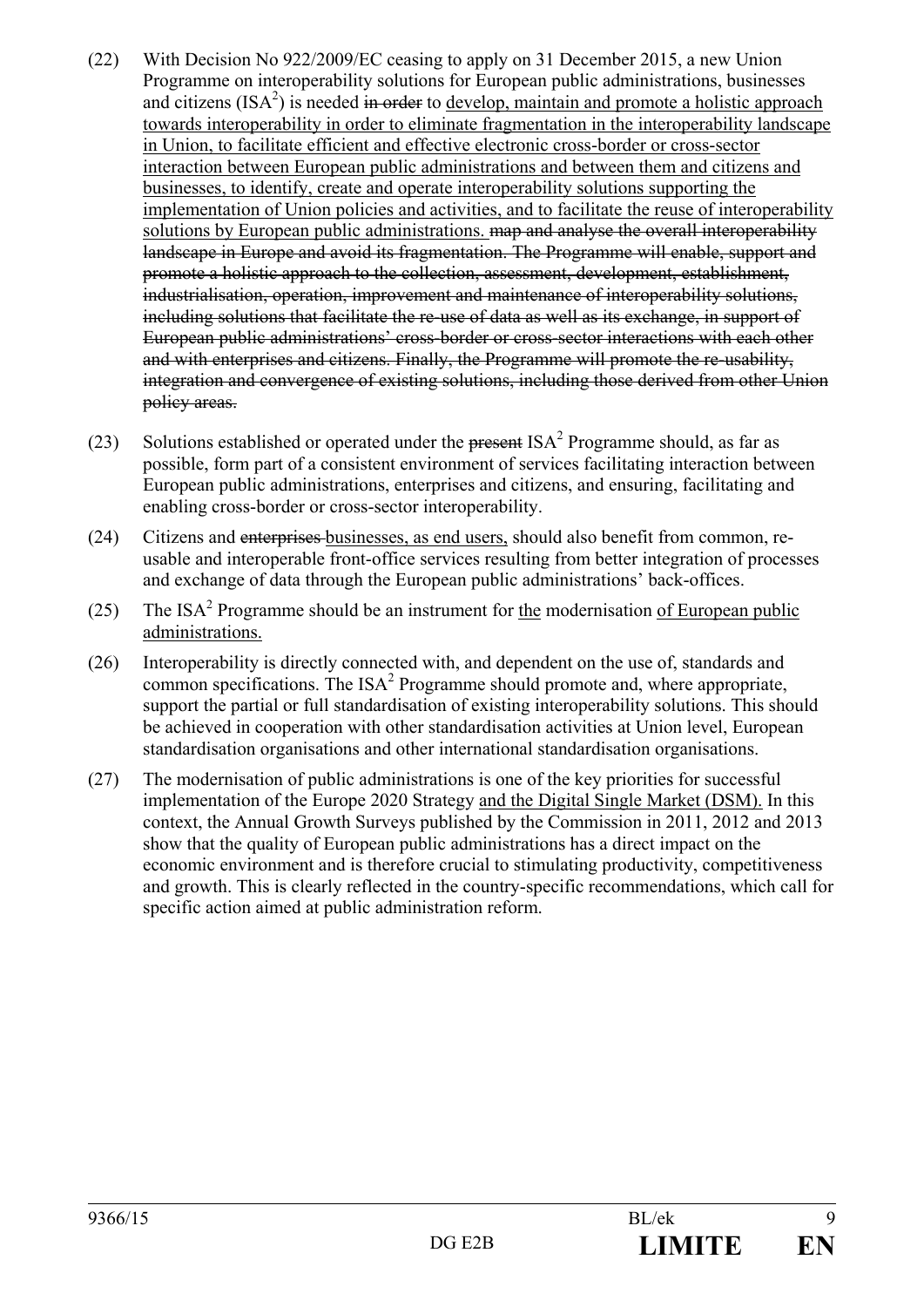- (28) Regulation (EU) No 1303/2013 includes a thematic objective of 'enhancing institutional capacity of public authorities and stakeholders and an efficient public administration'. In this context, the  $ISA<sup>2</sup>$  Programme should tie in with other initiatives contributing to the modernisation of European public administrations, in particular in relation to work on interoperability programmes and initiatives contributing to the modernisation of public administrations like e.g. the DAE, and related networks like e.g. the European Public Administration Network (EUPAN) and seek synergies with them.
- (29) Interoperability of European public administrations concerns all levels of administration: European, local, regional and national. It is therefore important that solutions take into account their respective needs, as well as those of citizens and enterprises where relevant.
- (30) National administrations can be supported in their endeavours through specific instruments under the European Structural and Investment Funds (ESIF). Close cooperation under the ISA2 Programme should maximise the benefits expected from such instruments by ensuring that funded projects are aligned with the Union-wide interoperability frameworks and specifications such as the EIF.
- (31) This Decision lays down a financial envelope for the entire duration of the  $ISA<sup>2</sup>$  programme which constitute the prime reference amount, within the meaning of Point 17 of the Interinstitutional Agreement of 2 December 2013**[30](#page-9-0)** between the European Parliament, the Council and the Commission on budgetary discipline, on cooperation in budgetary matters and on sound financial management, for the European Parliament and the Council during the annual budgetary procedure.
- (32) Consideration should be given to the possibility of using pre-accession funds to facilitate candidate countries' participation in the  $ISA<sup>2</sup>$  Programme and the adoption and further implementation in those countries of solutions provided under it.
- (33) The ISA<sup>2</sup> Programme should contribute to the implementation of any follow-on initiatives in the context of Europe 2020 and the DAE. In order to avoid any duplication of effort, it should take account of other Union programmes and initiatives in the field of ICT solutions, services and infrastructures, in particular the CEF laid down in Regulation 1316/2013/EU, and Horizon 2020 laid down in Regulation (EU) No 1291/2013 and eGovernment Action Plan laid down in Communication from the Commission COM(2010) 743 final, and its future updates. For the purpose of rationalisation, the scheduling of the  $ISA<sup>2</sup>$  Programme committee meetings should, as far as possible, take into account scheduling of meetings related to other relevant Union initiatives and programmes meetings.

<span id="page-9-0"></span>**<sup>30</sup>** Interinstitutional Agreement of 2 December 2013 between the European Parliament, the Council and the Commission on budgetary discipline, on cooperation in budgetary matters and on sound financial management. OJ C 373, 20.12.2013, p. 1-11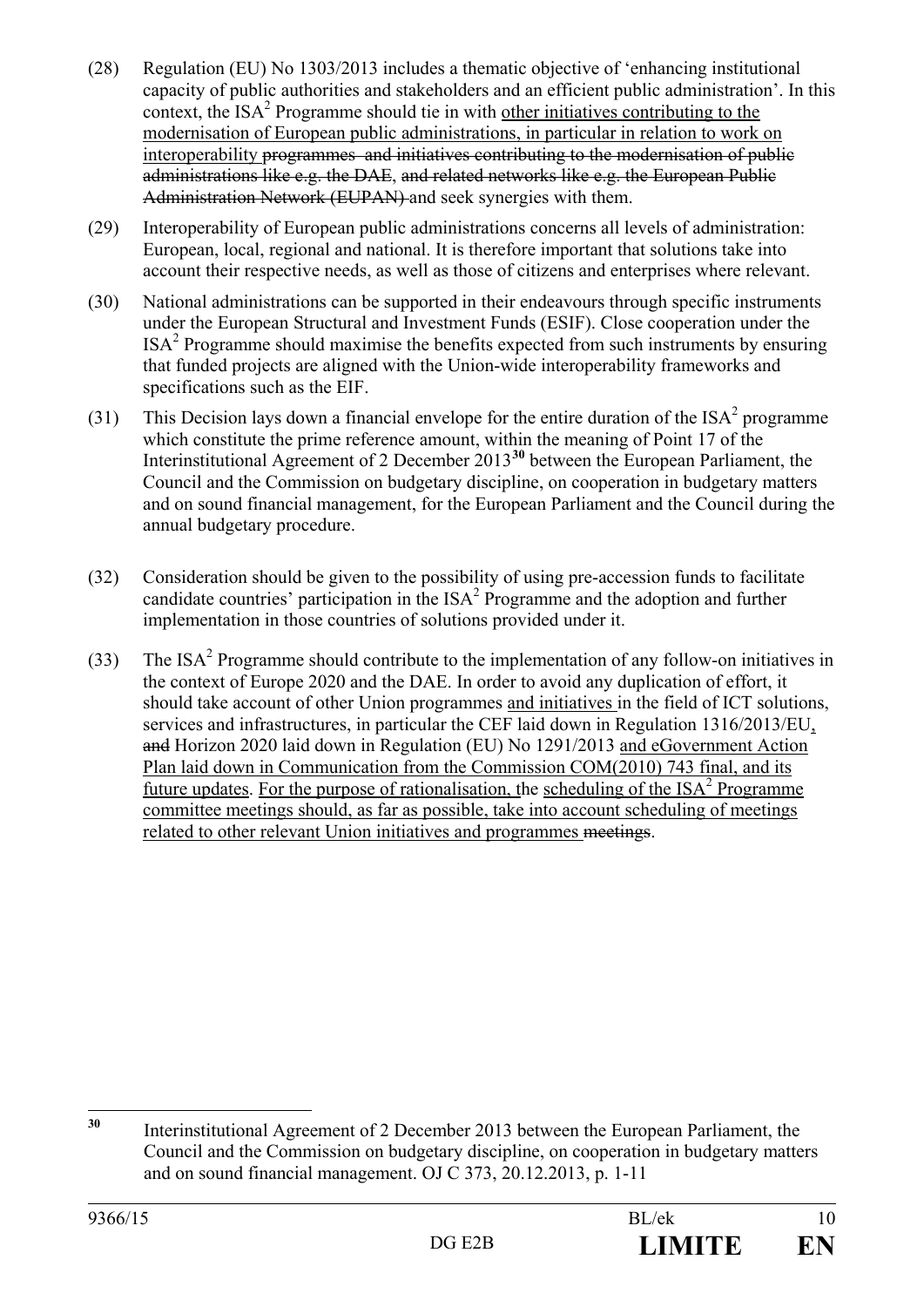- (34) In order to ensure uniform conditions for the implementation of this Decision, implementing powers should be conferred on the Commission to adopt a rolling work programme. Those powers should be exercised in accordance with Regulation (EU) No 182/2011 of the European Parliament and of the Council**[31](#page-10-0)**.
- (35) The Commission should adopt immediately applicable implementing acts where, in duly justified cases relating to the established rolling work programme, imperative grounds of urgency so require.
- (36) The objectives of this Decision are to develop, maintain and promote a holistic approach towards interoperability, to facilitate efficient and effective electronic cross-border or crosssector interaction between European public administrations and between them and citizens and businesses, to identify, create and operate interoperability solutions supporting the implementation of Union policies and activities and to facilitate the reuse of interoperability solutions by European public administrations. Since these objectives is cannot be sufficiently achieved by the Member States acting alone because the coordination function at the European level would be difficult and costly to set up at the level of the Member States by Member States themselves and can therefore, by reason of the scale and effects of the proposed action, be better achieved at Union level, the Union may adopt measures, in accordance with the principle of subsidiarity as set out in Article 5 of the Treaty on European Union. In accordance with the principle of proportionality, as set out in that Article l, this Decision does not go beyond what is necessary in order to achieve those objectives,

<span id="page-10-0"></span>**<sup>31</sup>** Regulation (EU) No 182/2011 of the European Parliament and of the Council of 16 February 2011 laying down the rules and general principles concerning mechanisms for control by Member States of the Commission's exercise of implementing powers. OJ L 55, 28.12.2011, p. 13.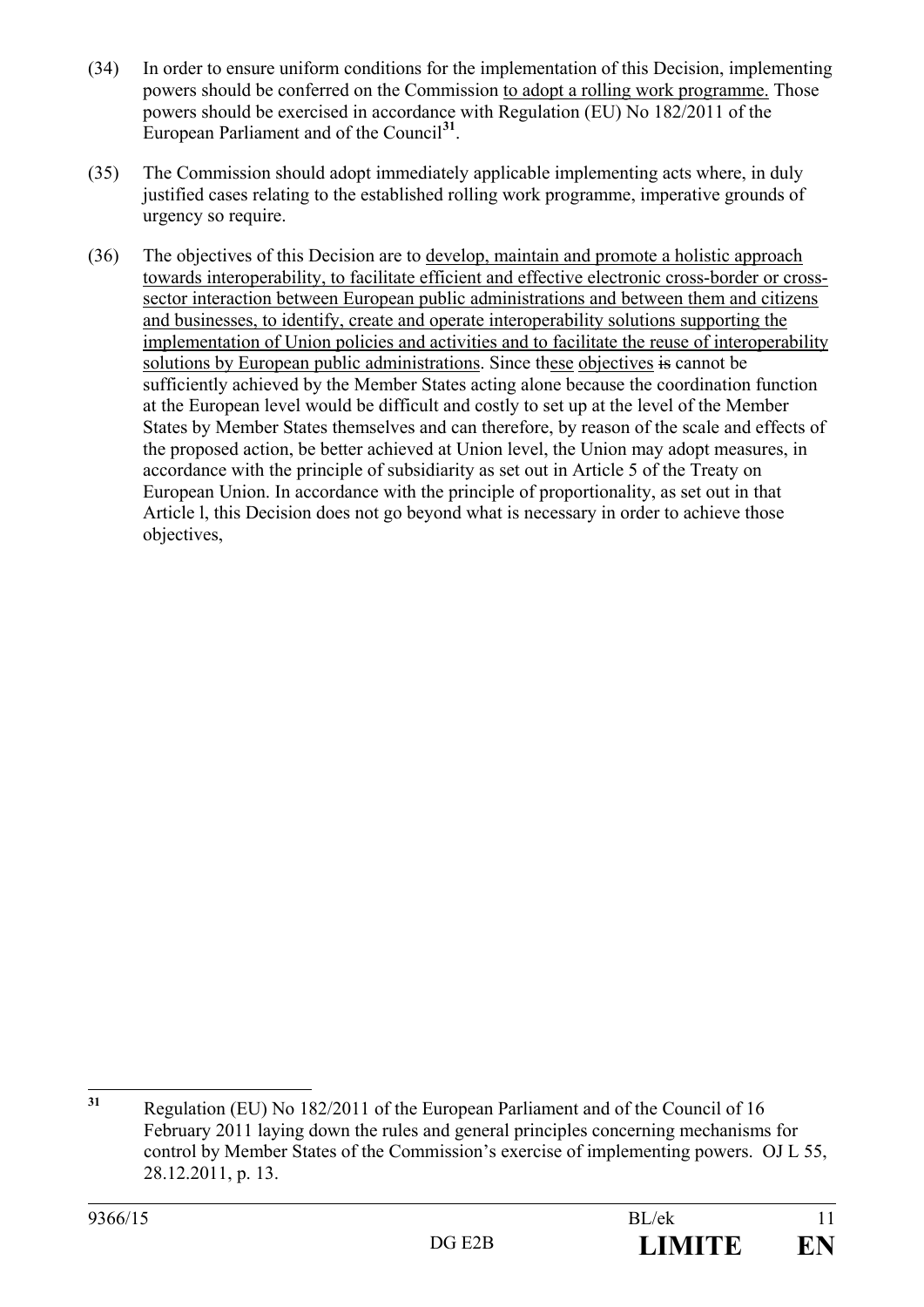#### *Article 1 Subject matter and objective*

1. This Decision establishes, for 2016-20, a programme on interoperability solutions for European public administrations, businesses and citizens (hereinafter referred to as 'the  $ISA<sup>2</sup>$  programme').

The ISA<sup>2</sup> programme shall: The objective of the ISA<sup>2</sup> programme is to:

- **–** develop, maintain and promote a holistic approach towards interoperability in the Union in order to eliminate fragmentation in the interoperability landscape in Union;
- **–** facilitate efficient and effective electronic cross-border or cross-sector interaction between European public administrations and between them and citizens and businesses;, in order to enable the delivery of electronic public services supporting the implementation of Union policies and activities.
- **–** identify, create and operate interoperability solutions supporting the implementation of Union policies and activities;
- **–** facilitate the re-use of interoperability solutions by European public administrations.
- 2. Through the ISA<sup>2</sup> Programme, the Union shall identify, create and operate interoperability solutions implementing Union policies. These solutions shall subsequently be provided for unlimited use to other Union institutions and bodies, and to national, regional and local public administrations thus facilitating cross-boarder or cross-sector interaction between them.
- $\frac{3}{2}$  The ISA<sup>2</sup> Programme shall develop interoperability solutions autonomously or complement and support other Union initiatives by piloting interoperability solutions as a solution incubator or by ensuring their sustainability as a solution bridge.
- 4. The ISA<sup>2</sup> programme succeeds the Union programme on interoperability solutions for public administrations established by Decision No 922/2009/EC (hereinafter referred to as 'the ISA programme') and shall consolidate, promote and expand its activities.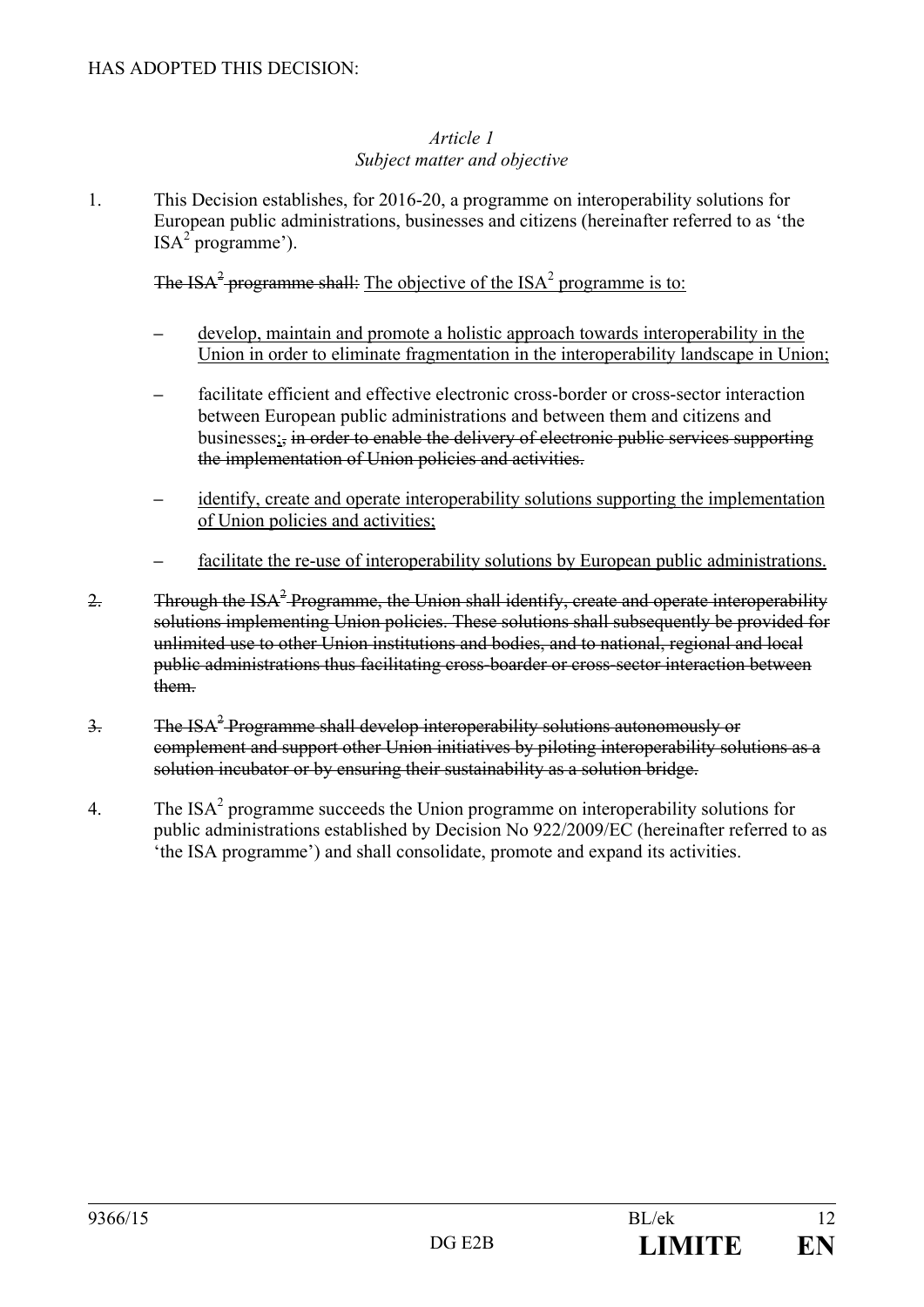## *Article 2*

## *Definitions*

For the purposes of this Decision, the following definitions shall apply:

- (1) 'interoperability' means the ability of disparate and diverse organisations to interact towards mutually beneficial and agreed common goals, involving the sharing of information and knowledge between the organisations, through the business processes they support, by means of the exchange of data between their respective information and communication technology (ICT) systems;
- (2) 'interoperability solutions' means common frameworks, common services and generic tools facilitating cooperation between disparate and diverse organisations, either autonomously funded and developed by the ISA2 Programme or developed in cooperation with other Union initiatives, based on identified requirements of European public administrations;
- (3) acting as a 'solution incubator' means the development of, or support for, interoperability solutions during their pilot phase, before they become operational under other Union programmes or initiatives;
- (4) acting as a 'solution bridge' means the further development of, and support for, fully operational interoperability solutions before their delivery under other Union programmes or initiatives;
- (5) 'common frameworks' means specifications, standards, methodologies, guidelines, common semantic assets and similar approaches and documents;
- (6) 'common services' means the organisational and technical capacity to deliver a common outcome to users European public administrations, including operational systems, applications and digital infrastructures of a generic nature which meet common user requirements across policy or geographical areas, along with their supporting operational governance;
- (7) 'generic tools' means systems, reference platforms, shared and collaborative platforms, and generic components which meet common user requirements across policy or geographical areas;
- (8) 'actions' means projects, solutions already in their operational phase and accompanying measures;
- (9) 'project' means a time-limited sequence of well-defined tasks addressing identified user needs through a phased approach;
- (9a) 'suspended actions' means the actions of the  $ISA<sup>2</sup>$  Programme which financing is suspended for a certain period of time, but which objective is still valid and which remain subject to monitoring and evaluation of the  $ISA<sup>2</sup>$  Programme;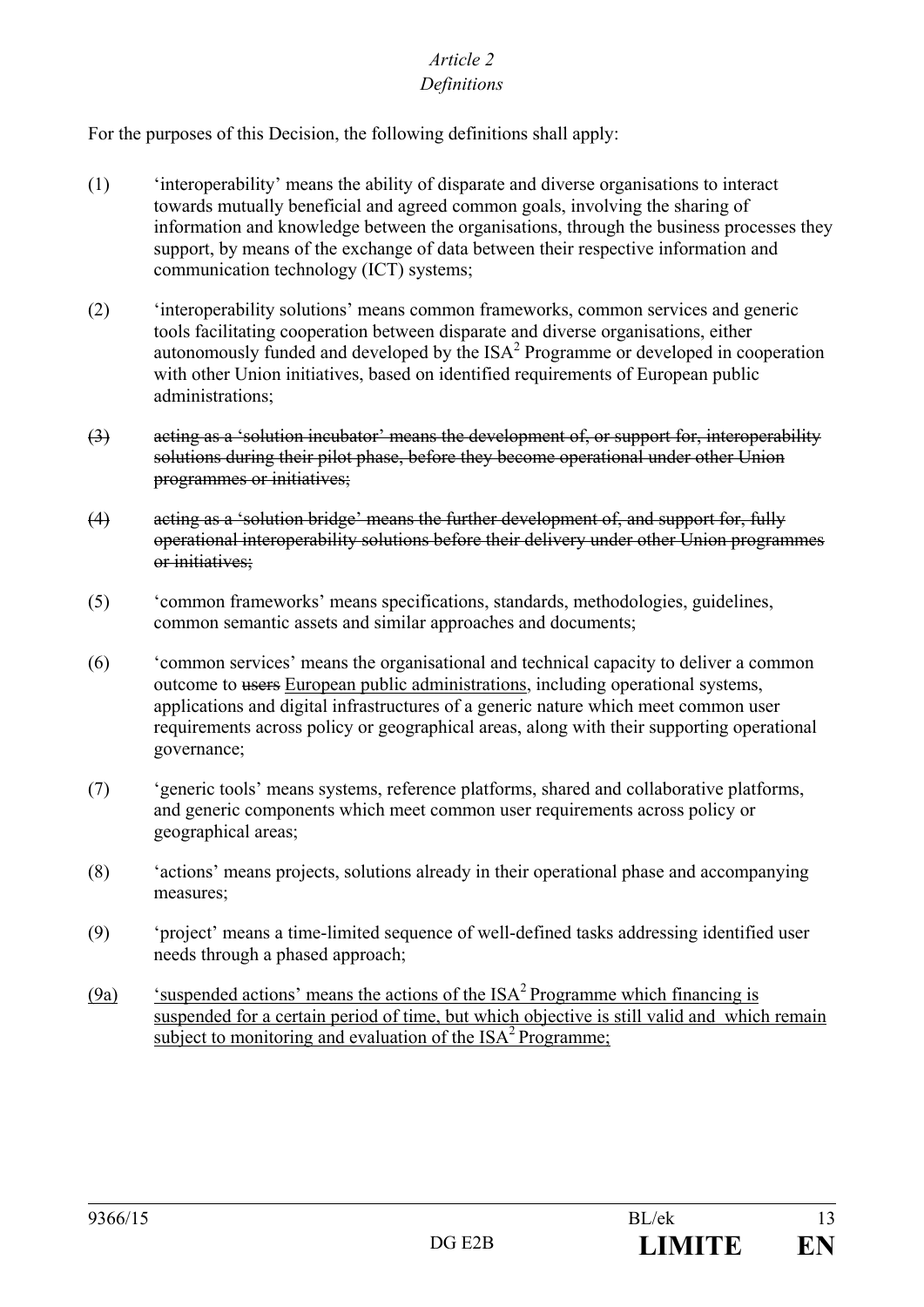- (9b) 'eligibility criteria' means a set of criteria that actions shall comply with in order to be eligible for financing under the  $ISA<sup>2</sup>$  Programme;
- (9c) 'prioritisation criteria' means a set of criteria that prioritise the actions eligible for financing under the  $ISA^2$  Programme to be included in the rolling work programme;
- (10) 'accompanying measures' means:
	- **–** strategic and awareness-raising measures;
	- **–** awareness-raising measures;
	- **–** measures in support of the management of the ISA2 Programme;
	- **–** measures in relation to the sharing of experience and the exchange and promotion of good practices;
	- **–** measures to promote the re-use of existing interoperability solutions;
	- **–** measures aimed at community-building and capability-raising; and
	- **–** measures aimed at establishing synergies with initiatives relevant to interoperability in other areas of Union policy;
- (10a) 'supporting instruments for public administrations' means the interoperability tools, frameworks, guidelines, specifications that support European public administrations when designing, implementing and operating interoperability solutions;
- (10b) 'European public administrations' means the public administrations at European, national, regional and local level;
- (10c) 'end users' of the  $ISA^2$  Programme means the European public administrations, citizens and businesses;
- (10d) 'key interoperability enablers' means the interoperability solutions that are necessary to be used by end users to enable the efficient and effective electronic delivery of public services;
- (11) 'European Interoperability Reference Architecture (EIRA)' means an architecture of a generic structure, comprising a set of principles and guidelines applying to the implementation of interoperability solutions in the European Union;
- (12) 'European Interoperability Cartography (EIC)' means a repository of interoperability solutions for European public administrations provided by Union institutions and Member States, presented in a common format and complying with specific re-usability and interoperability criteria that can be represented on the EIRA.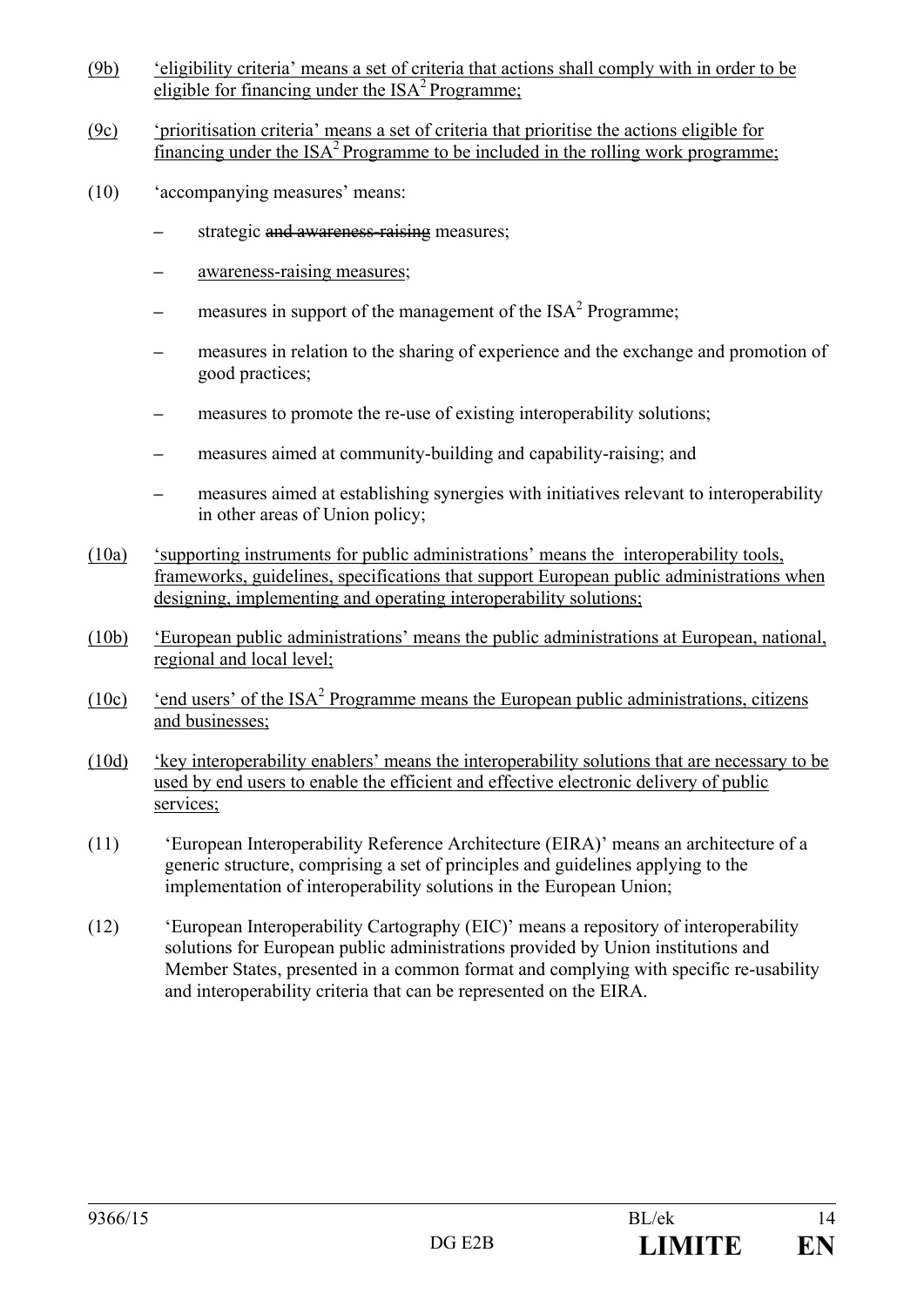## *Article 3*

## *Activities*

The ISA<sup>2</sup> Programme shall support and promote:

- (a) the assessment, improvement, establishment, industrialisation, operation and re-use of existing cross-border or cross-sector interoperability solutions;
- (b) the development, establishment, industrialisation, bringing to maturity, operation and reuse of new cross-border or cross-sector interoperability solutions;
- (c) the assessment of the ICT implications of proposed or adopted Union legislation;
- (d) the identification of legislation gaps that hamper interoperability between European public administrations;
- (e) the establishment, maintenance and improvement of the EIRA;
- (f) the establishment and maintenance of the EIC as an instrument to facilitate the re-use of existing interoperability solutions and to identify the areas where such solutions are still lacking;
- (f1) the development of mechanisms that measure and quantify the benefits of interoperability solutions;
- (f2) the development of methodologies for assessing the cost-savings arising from implementing interoperability solutions;
- (f3) the mapping and analysis of the overall interoperability landscape in Union through the establishment, maintenance and improvement of the EIRA and the EIC as instruments to facilitate the re-use of existing interoperability solutions and to identify the areas where such solutions are still lacking.
- (f4) the maintenance, update, promotion and monitoring of the implementation of the European Interoperability Strategy (EIS), EIF and the EIRA;
- (g) the assessment, update and promotion of existing common specifications and standards and the development, establishment and promotion of new common specifications and standards through the Union's standardisation platforms and in cooperation with European or international standardisation organisations as appropriate; and
- (h) the development of mechanisms that will measure and quantify the benefits of interoperability solutions.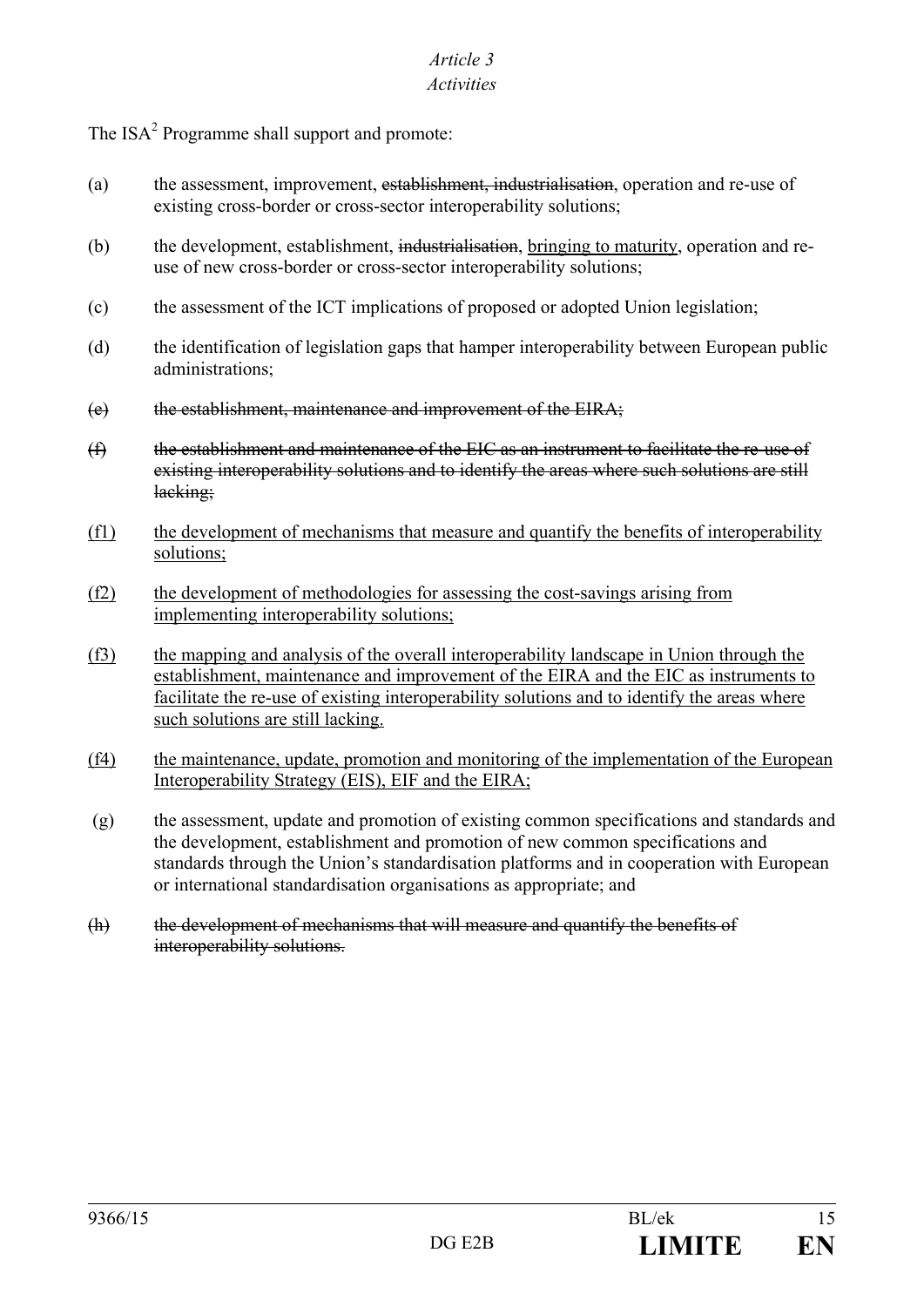- (i *new*) the maintenance of a platform allowing access and collaboration on best practices. This platform functions also as means for awareness and dissemination of the available solutions and help avoiding overlapping efforts;
- (j *new*) bringing new interoperability services and tools to maturity, and maintaining and operating existing interoperability services and tools on an interim basis.

In addition, the ISA<sup> $2$ </sup> Programme may act as a 'solution incubator', piloting new interoperability solutions, and as a 'solution bridge', operating existing interoperability solutions.

## *Article 4 General principles*

Actions launched or continued under the  $ISA<sup>2</sup>$  Programme shall:

- (a) be based on utility and driven by identified needs;
- (b) comply with the following set of principles:
	- **–** subsidiarity and proportionality;
	- **–** user-centricity;
	- **–** inclusion and accessibility;
	- **–** security and privacy;
	- **–** multilingualism;
	- **–** administrative simplification;
	- **–** transparency;
	- **–** preservation of information;
	- **–** data protection;
	- **–** openness;
	- **–** re-usability;
	- **–** technological neutrality and adaptability; and
	- **–** effectiveness and efficiency;
- (c) be extensible and applicable to other business or policy areas; and
- (d) demonstrate financial, organisational and technical sustainability.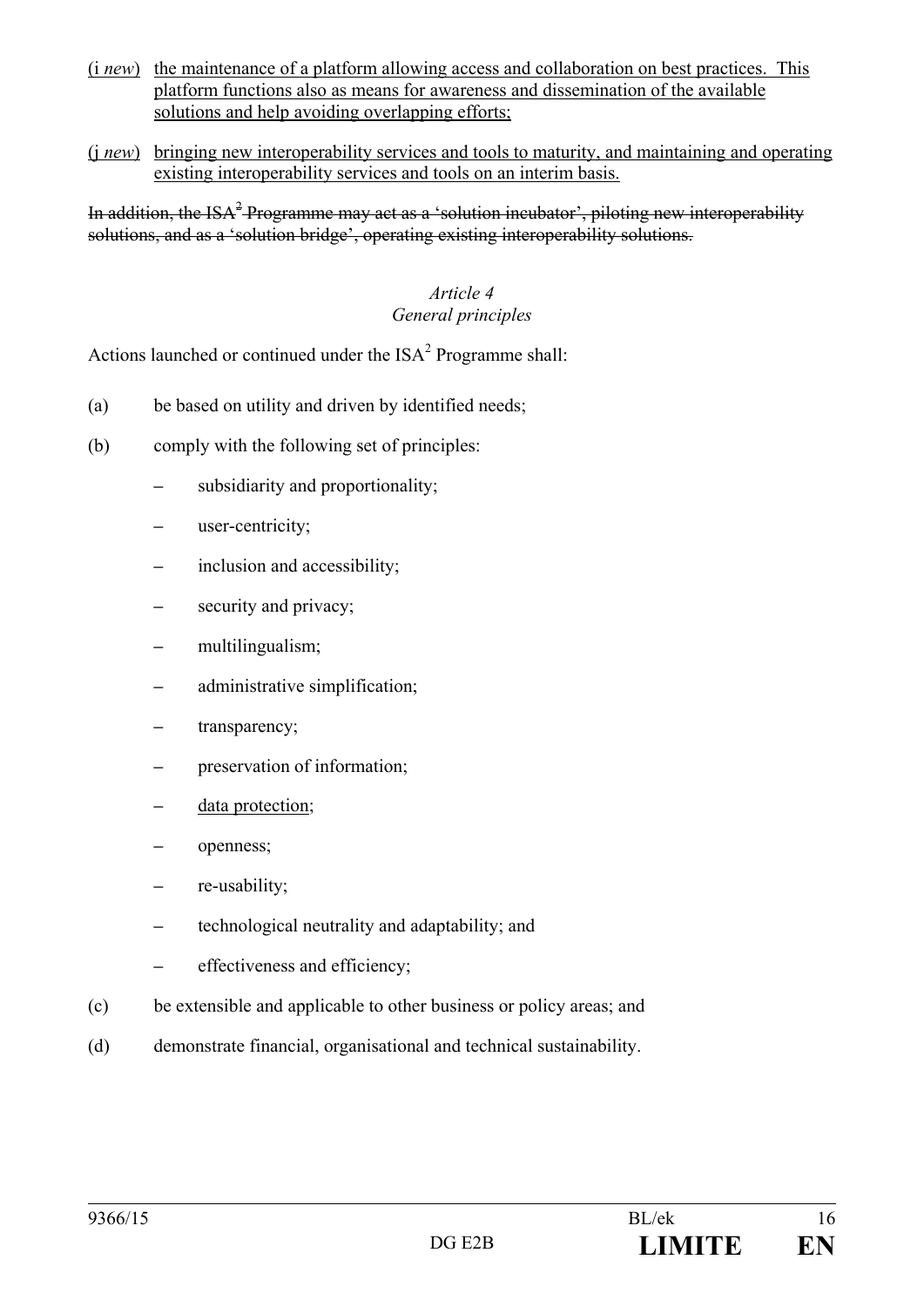# *Article 5*

## *Actions*

- 1. The Commission shall, in cooperation with the Member States and in accordance with the implementation rules laid down in Article 7a, implement the actions specified in the rolling work programme established pursuant to Article 7<del>, in accordance with the implementation</del> rules laid down in Article 6.
- 2. Actions in the form of projects shall, where appropriate, consist of the following phases:
	- **–** initiation;
	- **–** planning;
	- **–** execution;
	- **–** closing; and
	- **–** monitoring and control.

The phases of specific projects shall be defined and specified at the time when the action is included in the rolling work programme. Implementation of actions may follow an iterative methodology.

3. The implementation of the  $ISA^2$  Programme shall be supported by accompanying measures.

#### *Article 6 ~(moved and amended as Article 7a) Implementation rules*

- 1. In the implementation of the  $ISA^2$  Programme, due consideration shall be given to the European Interoperability Strategy, the European Interoperability Framework and their future updates.
- 2. Involvement of the largest possible number of Member States in a project shall be encouraged. Member States shall be able, and encouraged, to join a project at any stage.
- 3. In order to ensure interoperability between national and Union information systems, interoperability solutions shall be specified with reference to existing and new European standards or publicly available or open specifications for information exchange and service integration.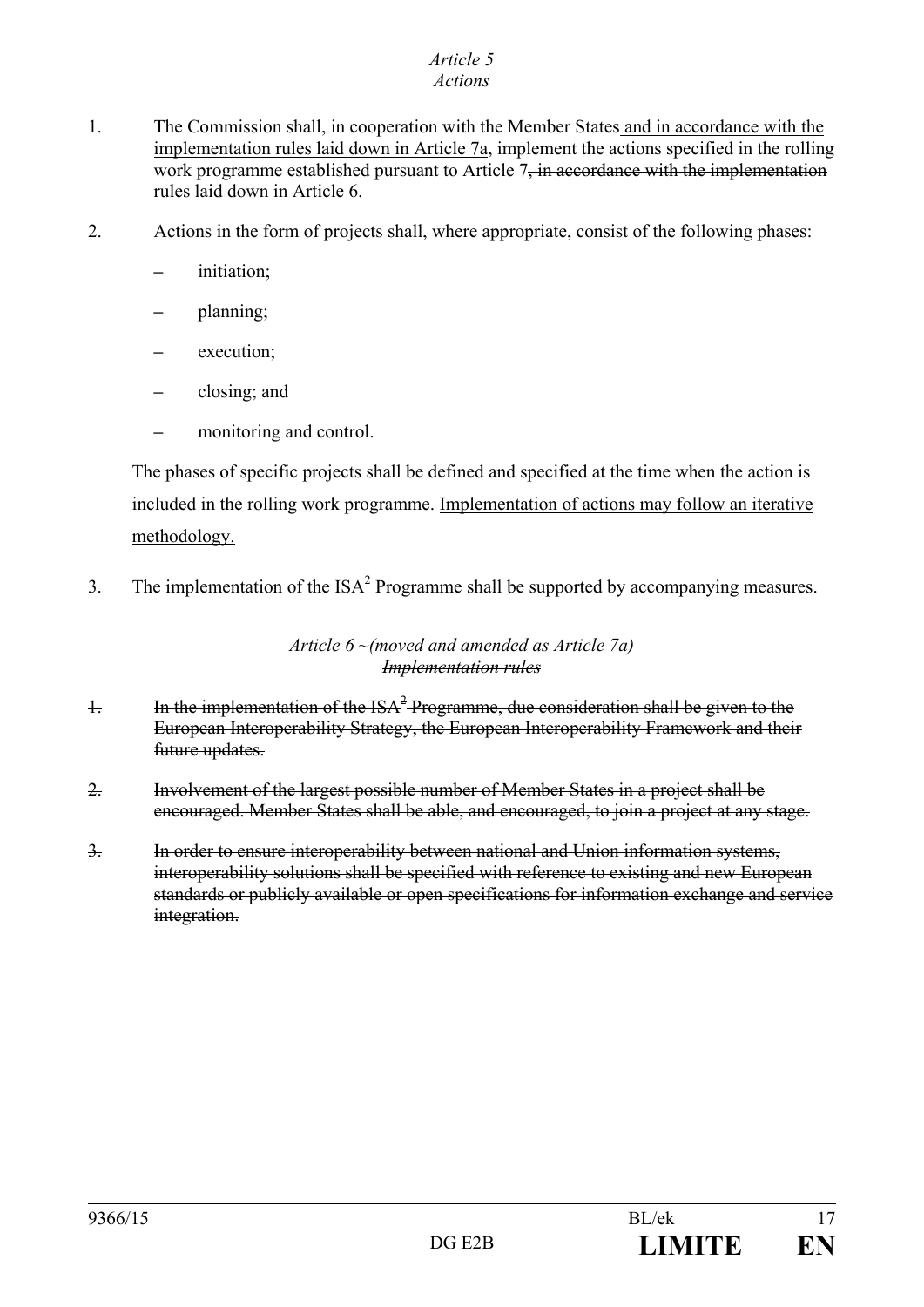- 4. The establishment or improvement of interoperability solutions shall, where appropriate, build on or be accompanied by the sharing of experience and the exchange and promotion of good practices. The sharing of experience and good practices between all stakeholders and relevant public consultations shall be encouraged.
- 5. In order to avoid duplication and to speed up the establishing of interoperability solutions, results achieved by other relevant Union and Member State initiatives shall be taken into account where appropriate.
- 6. The implementation of interoperability solutions under the  $ISA^2$ -Programme shall, where appropriate, be guided by the EIRA.
- 7. Interoperability solutions and their updates shall be included in the EIC and made available, where appropriate, for re-use by European public administrations.
- 8. The Commission shall monitor periodically the implementation and re-use of interoperability solutions across the Union, as part of the rolling work programme established pursuant to Article 7.
- 9. In order to maximise synergies and ensure complementary and combined efforts, actions shall, where appropriate, be coordinated with other relevant Union initiatives.
- 10. All actions and interoperability solutions funded under the  $ISA^2$ -Programme shall be encouraged, where appropriate, to re-use available interoperability solutions.

## *Article 6a (new) Eligibility*

All actions to be financed under the  $ISA<sup>2</sup>$  Programme shall comply with all of the following eligibility criteria:

- (a) the objective of the  $ISA^2$  Programme laid down in Article 1(1);
- (b) one or more of the activities of the  $ISA<sup>2</sup>$  Programme laid down in Article 3;
- (c) the principles of the  $ISA^2$  Programme laid down in Article 4;
- (d) the financing conditions laid down in Article 9;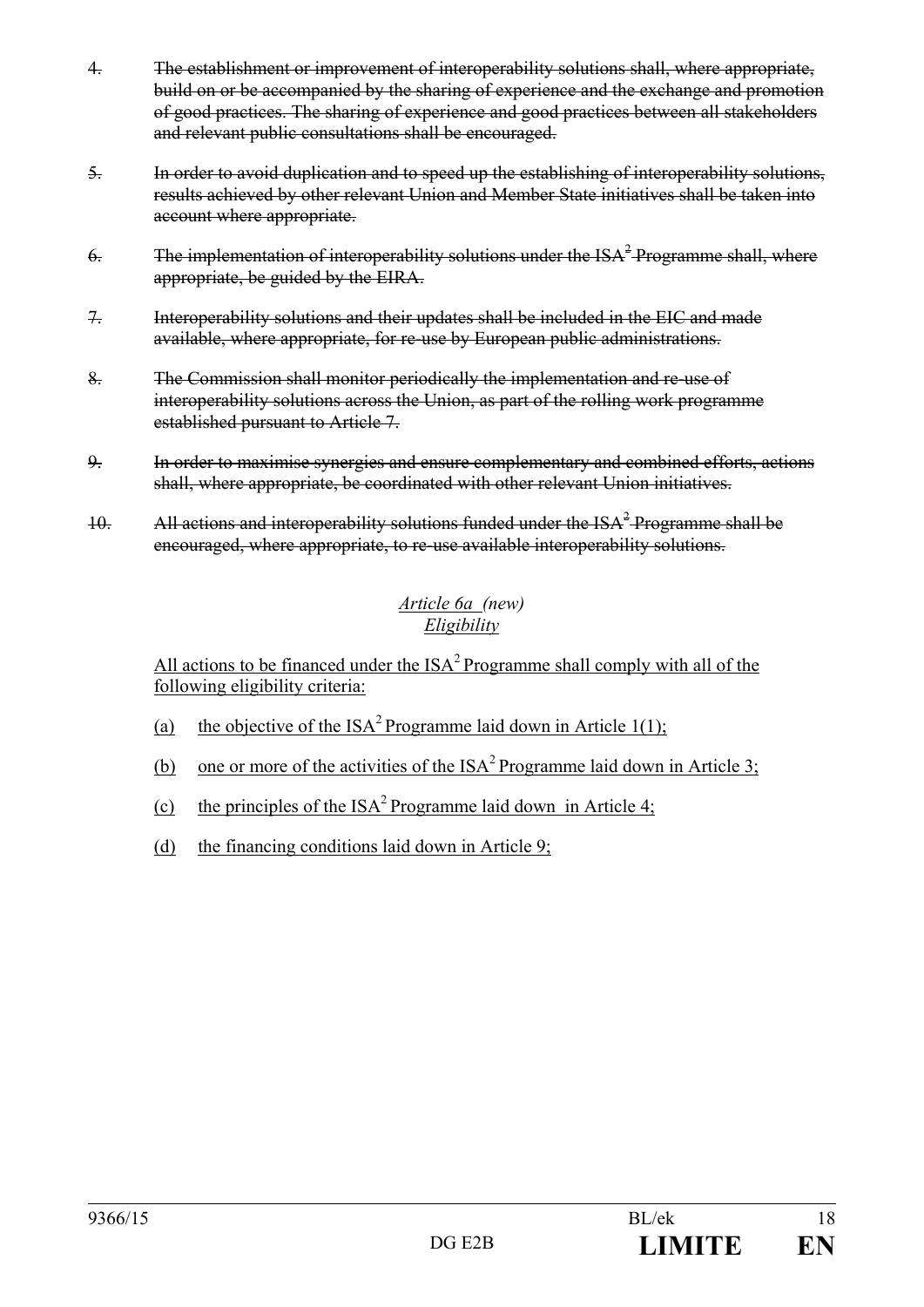## *Article 6b (new) Prioritisation*

- 1. Subject to the second paragraph, all actions eligible for financing under ISA² Programme shall be prioritised according to the following prioritisation criteria:
	- (a) the contribution to the interoperability landscape, to be measured by how important and necessary is the action to complete the interoperability landscape in Union;
	- (b) the scope of the action, to be measured by the horizontal impact of the action, once completed, throughout sectors;
	- (c) the geographical reach of the action, to be measured by the penetration of the action in the Member States;
	- (d) the urgency of the action, to be measured by the urgency of the action based on its high potential impact and taking into account the lack of other funding sources;
	- (e) the reusability of the action, to be measured by the extent its results can be reused;
	- (f) the link with Union initiatives to be measured by the collaboration and contribution level of the action to Union initiatives such as the Digital Single Market (DSM).
- 2. The prioritisation criteria listed in the first paragraph are of equal value. The eligible actions fulfilling more of those criteria than other eligible actions shall get higher priority to be included in the rolling work programme.

## *Article 7 Rolling work programme*

1. By [6 months after the date of entry into force of the  $ISA^2$  programme]. At the start of the  $\text{ISA}^2$ -Programme, for the purposes of the implementation of actions and subject to this Article, the Commission shall adopt implementing acts establishing a rolling work programme and amending it at least once a year, for the implementation of actions for the entire period of application of this Decision. Those implementing acts shall be adopted in accordance with the examination procedure referred to in Article 10(2). The Commission may amend this rolling work programme at least once per year in accordance with the same procedure.

The rolling work programme shall identify, prioritise, document, select, design, implement, operate and evaluate the actions referred to in Article 5 , as well as promote their results and, subject to Article 9(5), suspend and terminate the financing of actions**.**

2. The inclusion of actions in the rolling work programme shall be subject to compliance with a set of rules and admission criteria before being included in the rolling work programme**.** Articles 6a and 6b**.** Those rules and criteria and any amendments thereof shall be an integral part of the rolling work programme.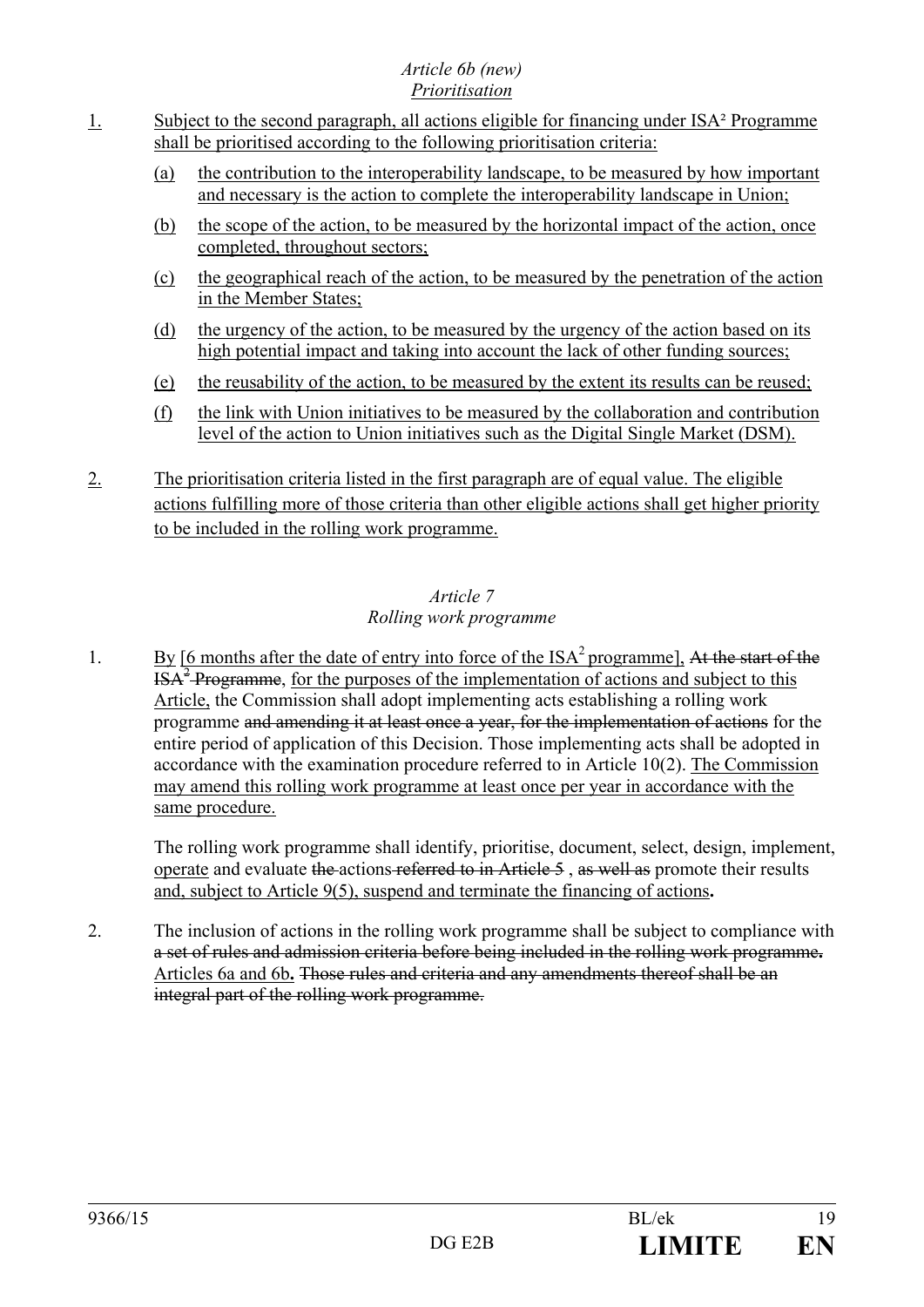3. A project originally launched and developed under the ISA Programme or another Union initiative may be included in the rolling work programme in any of its phases.

## *Article 7a (Amended ex Article 6) Implementation rules*

- 1. In the implementation of the  $ISA^2$  Programme, due consideration shall be given to the European Interoperability Strategy, and the European Interoperability Framework and their future updates.
- 2. *(moved as para 7a)* Involvement of the largest possible number of Member States in a project shall be encouraged. Member States shall be able, and encouraged, to join a project at any stage.
- 3. In order to ensure interoperability between national and Union information systems, interoperability solutions shall be specified with reference to existing and new European standards or publicly available or open specifications for information exchange and service integration.
- 4. The establishment or improvement of interoperability solutions shall, where appropriate, build on or be accompanied by the sharing of experience and the exchange and promotion of good practices. The sharing of experience and good practices between all stakeholders and relevant public consultations shall be encouraged.
- 5. In order to avoid duplication and to speed up the establishing of interoperability solutions, results achieved by other relevant Union and Member State initiatives shall be taken into account where appropriate.
- 6. In Tthe implementation of interoperability solutions under the  $ISA<sup>2</sup>$  Programme due consideration shall, where appropriate, be guided given by to the EIRA.
- 7. Interoperability solutions and their updates shall be included in the EIC and made available, where appropriate, for re-use by European public administrations.
- 7a. Involvement of the largest possible number of Member States in a project shall be encouraged. Member States shall be able, and shall be encouraged by the Commission, to join an action or project at any stage.
- 7b. In order to avoid duplication, interoperability solutions financed under the  $ISA<sup>2</sup>$ Programme, shall reference results achieved by relevant Union or Member States initiatives, where appropriate, and re-use existing interoperability solutions.
- 8. The Commission shall monitor periodically the implementation and re-use of interoperability solutions across the Union, as part of the rolling work programme established pursuant to Article 7(1).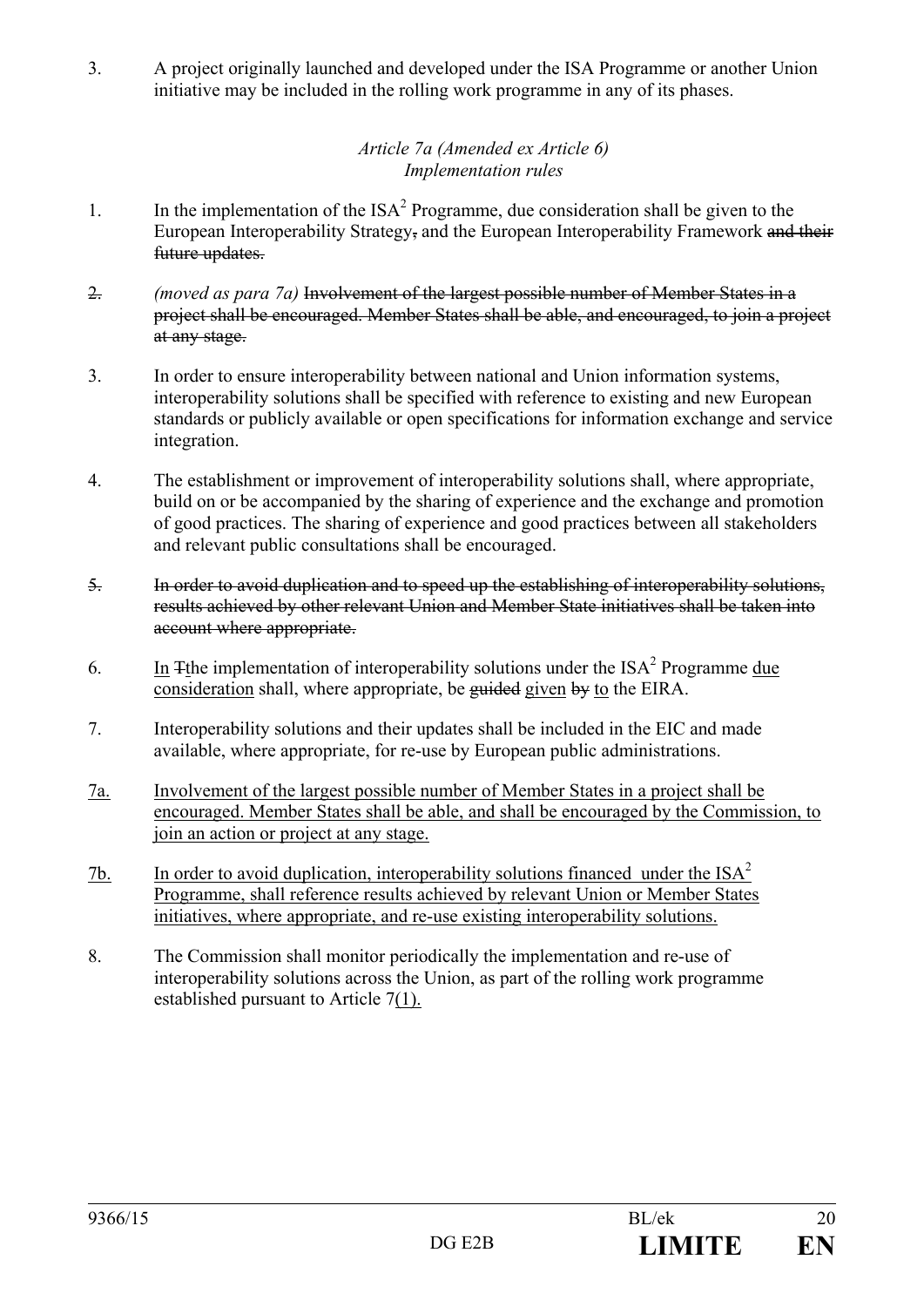- 9. In order to maximise synergies and ensure complementary and combined efforts, actions shall, where appropriate, be coordinated with other relevant Union initiatives.
- 10. All actions and interoperability solutions funded under the  $ISA^2$  Programme shall be encouraged, where appropriate, to re-use available interoperability solutions.

## *Article 8 Budgetary provisions*

- 1. Funds shall be released whenever a project or a solution in its operational phase is included in the rolling work programme or after successful completion of a project phase as defined in the rolling work programme and any amendments thereto.
- 2. Amendments to the rolling work programme concerning budgetary allocations of more than EUR400000 per action shall be adopted in accordance with the examination procedure referred to in Article 10(2).
- 3. Actions under the  $ISA^2$  Programme may require the procurement of external services, which shall be subject to EU procurement rules as laid down in Regulation (EU, Euratom) N° 966/2012.

#### *Article 9 Actions and interoperability solutions eligible for financing Financing of actions*

- 1. The development, establishment and improvement of common frameworks and generic tools shall be funded by the  $ISA^2$  Programme. The use of such frameworks and tools shall be financed by the users European public administrations.
- 2. The development, establishment, industrialisation bringing to maturity and improvement of common services shall be funded by the  $ISA<sup>2</sup>$  Programme. A centralised operation of such services at Union level may be also funded by the  $ISA<sup>2</sup>$  Programme, in cases where such an operation is considered by the Commission as serving Union interests and is duly justified in the rolling work programme. In all other cases, use of those services shall be financed by other means.
- 3. Interoperability solutions taken over by the  $ISA<sup>2</sup>$  Programme as 'solution incubator' or a 'solution bridge' either for bringing them to maturity or to maintain them on an interim basis shall be funded by the  $ISA^2$  Programme until they are taken over by other programmes or initiatives.
- 4. Accompanying measures shall be funded by the  $ISA<sup>2</sup>$  Programme.
- 5*new*. The funding of an action may be suspended or terminated according to the monitoring and control results based on the assessment of whether that action continues to meet the identified needs, and on the assessment of its effectiveness and efficiency.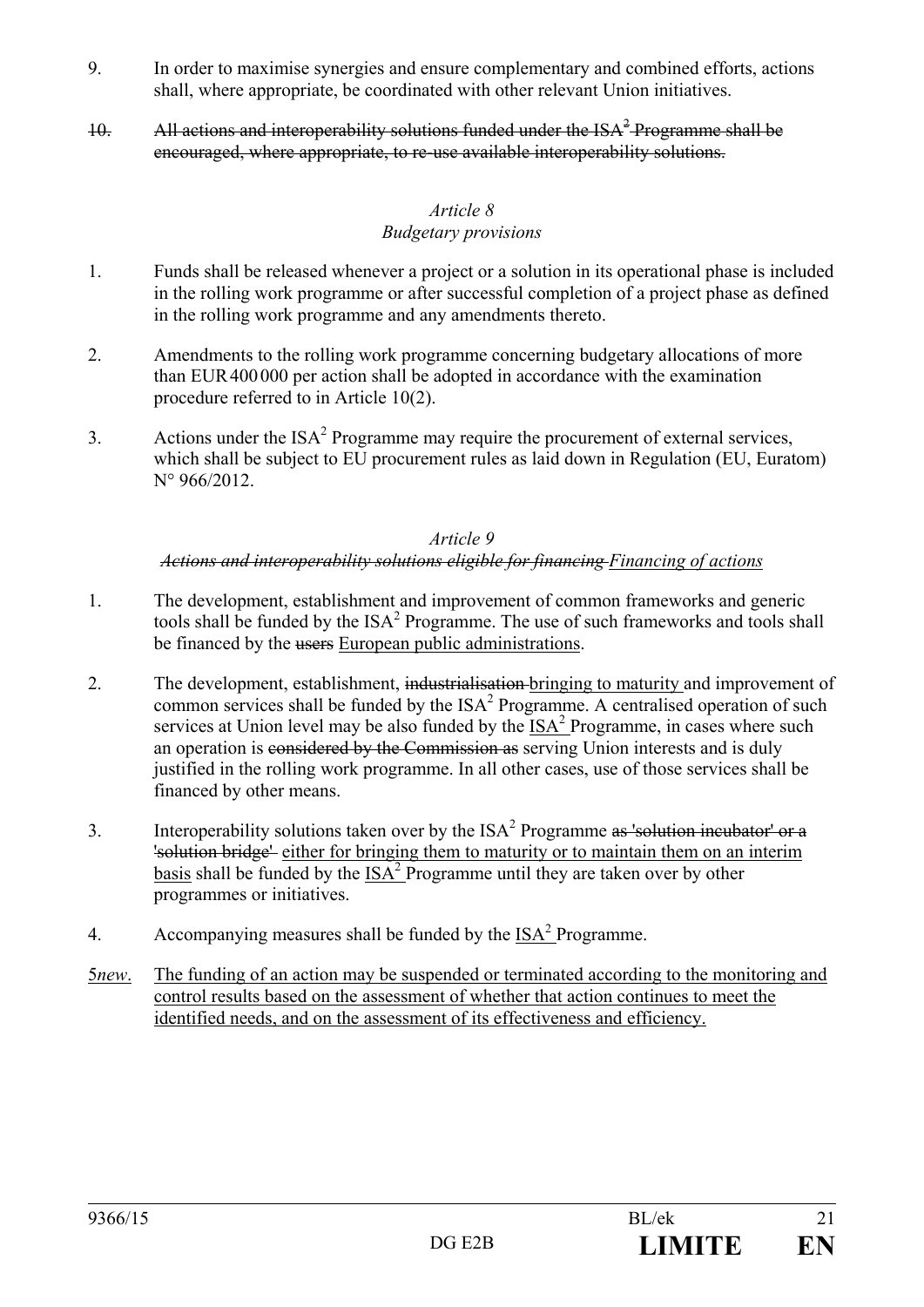#### *Article 10 Committee*

## 1. The Commission shall be assisted by the Committee on Interoperability Solutions for European Public Administrations, Businesses and Citizens (the  $ISA<sup>2</sup>$  Committee). That committee shall be a committee within the meaning of <del>established under</del> Regulation (EU) No 182/2011.

- 2. Where reference is made to this paragraph, Article 5 of Regulation (EU) No 182/2011 shall apply.
- 3. On duly justified imperative grounds of urgency, the Commission shall adopt immediately applicable implementing acts in accordance with the procedure referred to in Article 8 of Regulation (EU) No 182/2011. Those acts shall remain in force for a period not exceeding 6 months.

## *Article 11 Monitoring and evaluation*

- 1. The Commission and the  $ISA^2$  Committee shall regularly monitor the implementation and impact of the ISA<sup>2</sup> Programme and users' satisfaction with it. **A** assessing whether its actions continue to meet identified needs. They It shall also explore synergies with complementary Union programmes.
- 2. The Commission shall report annually to the  $ISA<sup>2</sup>$  Committee on the implementation of the  $ISA<sup>2</sup>$  Programme.
- 3. The ISA<sup>2</sup> Programme shall be subject to an interim evaluation and a final evaluation, the results of which shall be communicated to the European Parliament and the Council by 31 December 2018 by 30 September 2019 and 31 December 2021 respectively. In this context, the responsible committee of the Parliament may invite the Commission to present the evaluation results and answer questions raised by its members.
- 4. The evaluations shall examine issues such as the relevance, effectiveness, efficiency, utility, sustainability and coherence of  $ISA<sup>2</sup>$  Programme actions. The final evaluation shall, in addition, examine the extent to which the  $ISA<sup>2</sup>$  Programme has achieved its objective.
- 5. The performance of the  $ISA^2$  Programme shall be assessed against the objective laid out in Article 1(1) and the actions of the rolling work programme. The objective shall be measured in particular through the number of key interoperability enablers and through the number of supporting instruments for public administrations delivered to and used by European public administrations. Indicators for measuring the result and impact of the Programme shall be defined in the rolling work programme.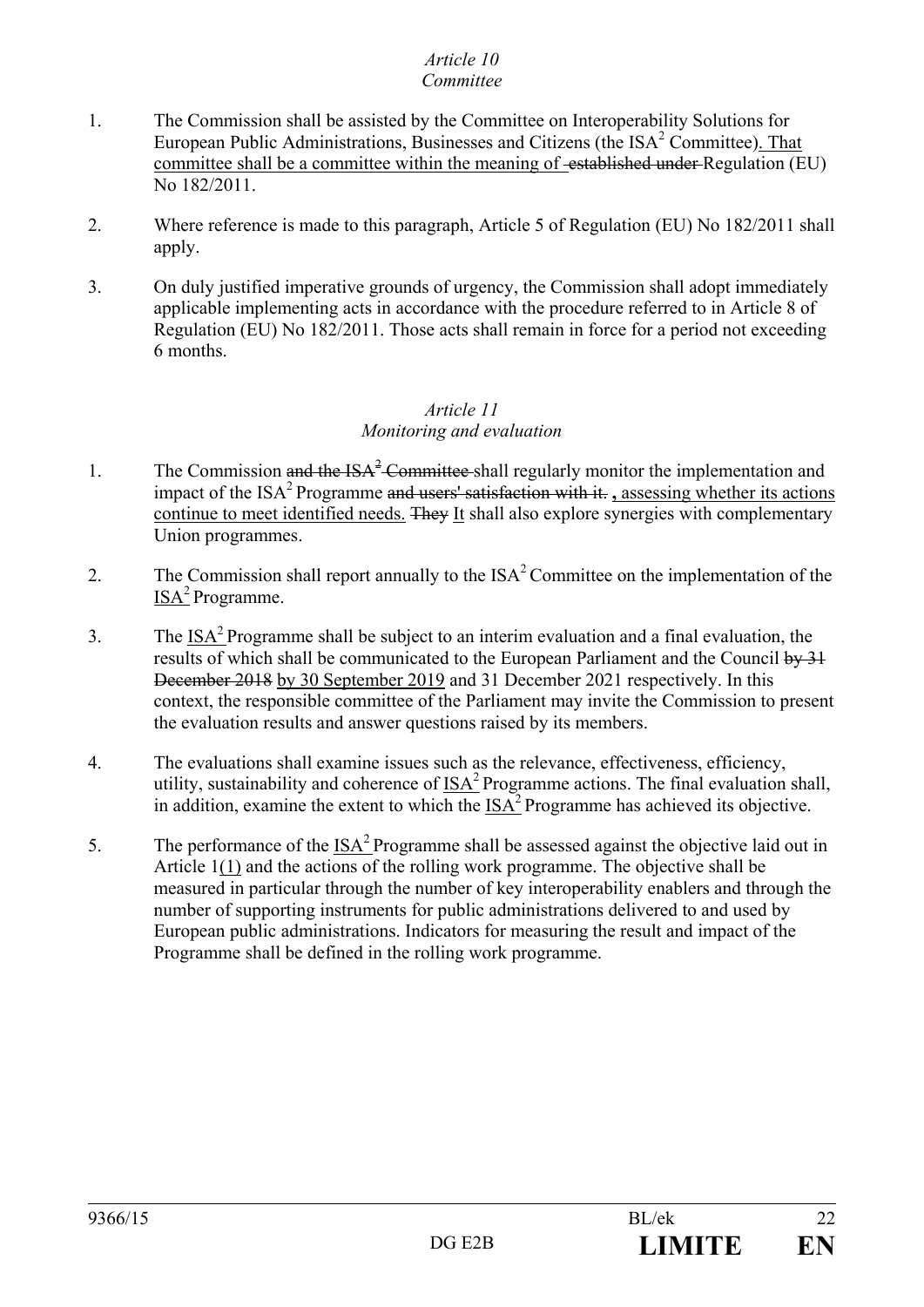- 6. The evaluations shall also examine the benefits of the actions to the Union for the advancement of common policies, identify potential overlaps and areas for potential improvement, and verify synergies with other Union initiatives, in particular with the Connecting Europe Facility**.** in the area of cross-border or cross-sector interoperability and the modernisation of European public administrations.
- 7. Completed or suspended actions shall remain subject to the overall programme evaluation. They shall be monitored regarding their position in the overall landscape of interoperability solutions in Europe and evaluated in terms of user uptake, utilisation and re-usability.
- 8. The evaluation of the  $ISA^2$  Programme shall contain, where applicable, information regarding:
	- (a) quantifiable benefits that the interoperability solutions deliver by linking ICT with end users' needs;
	- (b) the quantifiable positive impact of the interoperable ICT-based solutions.

## *Article 12 International cooperation*

- 1. The  $ISA<sup>2</sup>$  Programme shall be open to participation by the countries of the European Economic Area and the candidate countries in the framework of their respective agreements with the Union.
- 2. Cooperation with other third countries and international organisations or bodies shall be encouraged, notably in the framework of the Euro-Mediterranean and Eastern Partnerships and with neighbouring countries, in particular those of the Western Balkans and Black Sea regions. Related costs shall not be covered by the  $ISA<sup>2</sup>$  Programme.
- 3. Where appropriate, the  $ISA^2$  Programme shall promote re-use of its solutions by third countries.